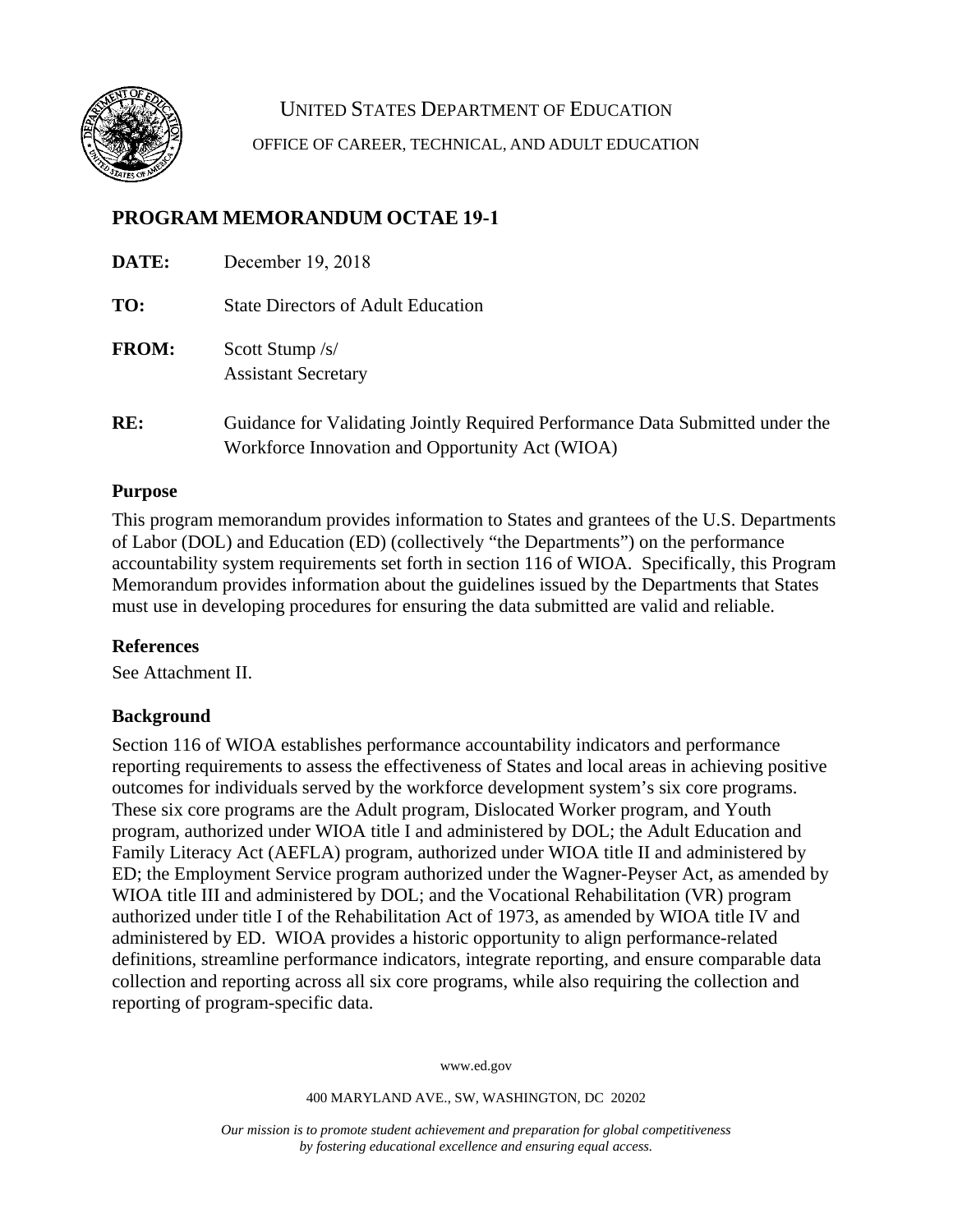Through this guidance, the Departments elaborate on the performance accountability guidelines required to be developed under WIOA section 116. This guidance provides States with a general framework for data validation. Specifically, the Departments have developed this guidance pursuant to WIOA section 116(d)(5), which requires the Departments to establish data validation guidelines to ensure the information contained in program reports is valid and reliable. States must develop data validation procedures consistent with these guidelines.

## **Joint Data Validation Framework**

Data validation is a series of internal controls or quality assurance techniques established to verify the accuracy, validity, and reliability of data. Establishing a joint data validation framework based on a consistent approach shared by the Departments will ensure that all program data are consistent and accurately reflect the performance of each core program in each State. To that end, the purposes of validation procedures for jointly required performance data are to:

- Verify that the performance data reported by States to the Departments are valid, accurate, reliable, and comparable across programs;
- Identify anomalies in the data and resolve issues that may cause inaccurate reporting;
- Outline source documentation required for common data elements; and
- Improve program performance accountability through the results of data validation efforts.

While States must utilize a data validation strategy, the specific design, implementation, and periodic evaluation of that strategy is left to the discretion of the State so long as those strategies or procedures are consistent with these guidelines.

Data validation helps ensure the accuracy of the annual statewide performance reports, safeguards data integrity, and promotes the timely resolution of data anomalies and inaccuracies. As such, it is recommended that States incorporate their data validation procedures into their internal controls procedures, which are required by 2 CFR §200.303. State VR agencies should also consider related guidance issued in RSA Policy Directive 16-04.

Each State must develop data validation procedures that include:

- Written procedures for data validation that contain a description of the process for identifying and correcting errors or missing data, which may include electronic data checks;
- Regular data validation training for appropriate program staff (e.g., at least annually);
- Monitoring protocols, consistent with 2 CFR §200.328, to ensure that program staff are following the written data validation procedures and take appropriate corrective action if those procedures are not being followed;
- A regular review of program data (e.g., quarterly) for errors, missing data, out-of-range values, and anomalies;
- Documentation that missing and erroneous data identified during the review process have been corrected; and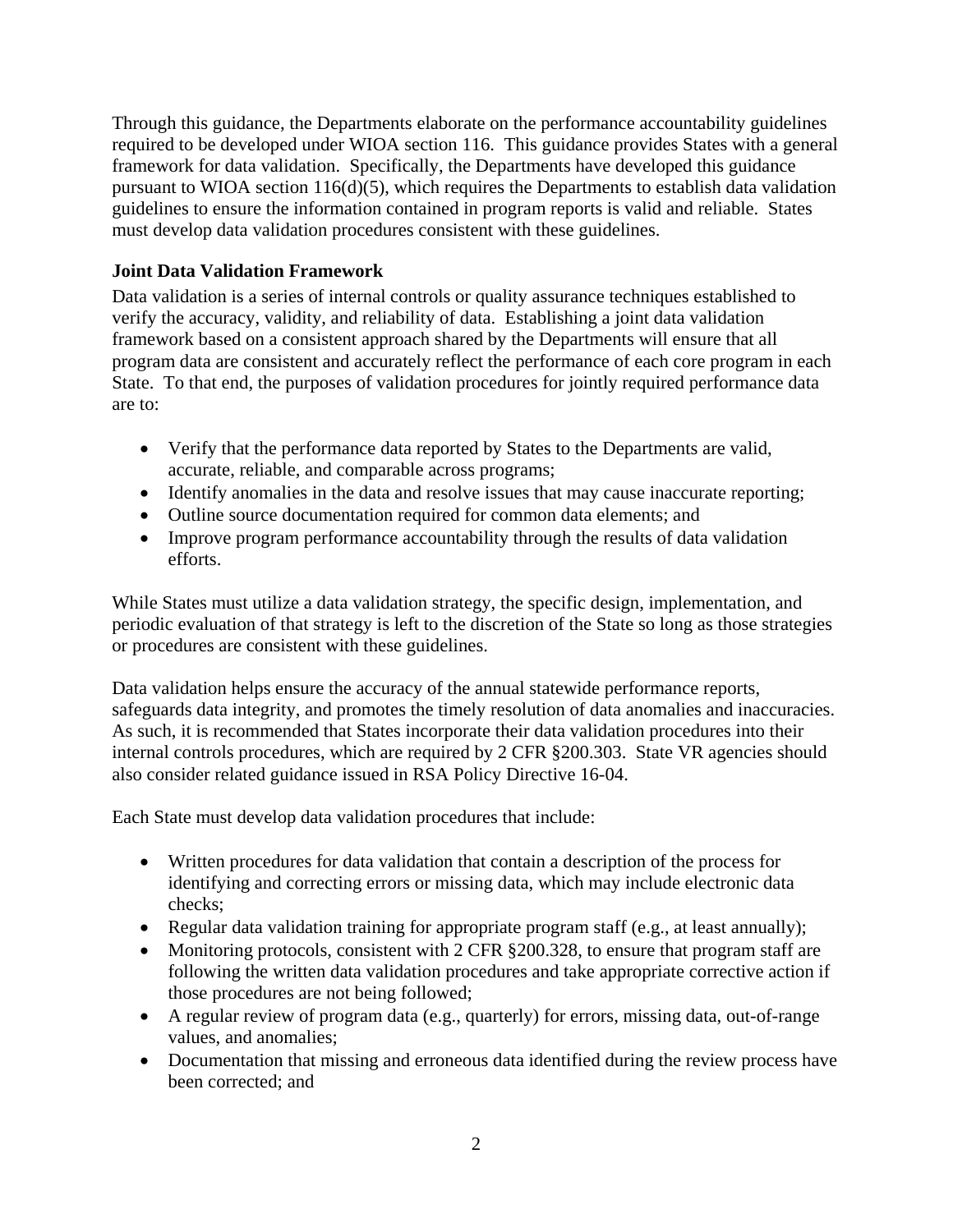• Regular assessment of the effectiveness of the data validation process (e.g., at least annually) and revisions to that process as needed.

The Departments also will be conducting data validation to verify data accuracy once States submit their performance reports.

### **Source Documentation for Common Data Elements**

Procedures developed by the States must include regular data element validation through core program monitoring on 24 common data elements. The Departments selected these elements based on their importance to reporting accurate performance outcomes and to ensure data consistency across core programs. States are encouraged to implement a sampling methodology of their participant files and conduct file reviews of data elements against source documentation. In Attachment I of this guidance, the Departments identify acceptable source documentation necessary to validate these selected data elements. States may: (1) maintain supporting documentation for program-specific data elements not included in this joint guidance; (2) conduct additional source document validation on more data elements; and (3) require additional source documentation in their procedures.

Each Department will, as necessary, issue further program-specific guidelines regarding data validation and provide program-specific technical assistance to States and grantees. In addition, DOL will issue guidance on source documentation requirements for the DOL-only Participant Individual Record Layout (PIRL) data elements.

### **Action Requested**

States are requested to distribute this information to the appropriate State and local staff.

### **Inquiries**

Questions concerning this guidance should be directed to NRS@ed.gov or your OCTAE area coordinator.

### **Attachments**

- Attachment I Source Document Validation Instructions
- Attachment II References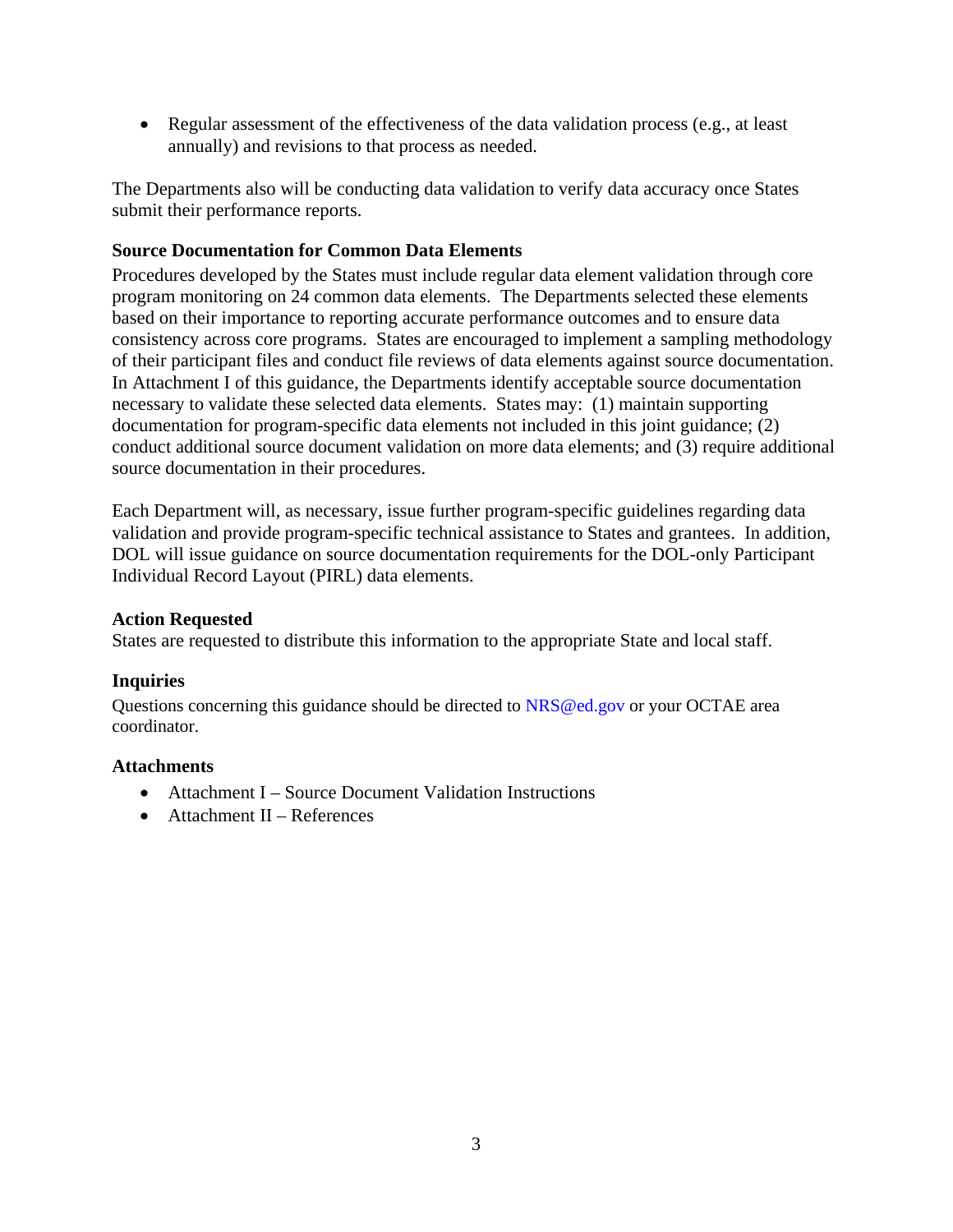### **Attachment I Source Document Validation Instructions**

The attached data element source documentation table lists the 24 common data elements that States must validate. The table displays the PIRL and RSA-911 data element numbers, data element names, formats, definitions, instructions, and source documentation needed to perform data element validation on each data element. Additionally, the Departments have provided a list of acceptable source documents to validate these selected 24 data elements. States and grantees may conduct additional source document validation on more data elements, as each State and local program deems appropriate. Each program may also implement additional source document requirements on program-specific data elements. However, all State and local programs reporting performance data in accordance with section 116(d) of WIOA must use the same data element definitions in the PIRL and must use data validation procedures developed by the State that are consistent with the guidelines identified in this joint guidance.

### **A. TYPES OF SOURCE DOCUMENTATION**

For most data elements, the validation guidelines provide multiple forms of acceptable source documentation. If the State collects multiple sources for the same data element and the sources conflict, the most objective source should be used to determine if the data element is valid and accurate.

These source documentation types include:

- 1. **Cross-Match:** A cross-match requires validators to find detailed supporting evidence for the data element in a database. An indicator or presence of a Social Security Number (SSN) in an administrative non-WIOA database, i.e., a database not maintained by a WIOA core program such as data from the State's Department of Motor Vehicles, is not sufficient evidence for a cross-match. State validators must also confirm supporting information such as dates of participation and services rendered. States must have data sharing agreements in place as appropriate.
- 2. **Self-Attestation:** Self-attestation (also referred to as a participant statement) occurs when a participant states his or her status for a particular data element, such as pregnant or parenting youth, and then signs and dates a form acknowledging this status. The key elements for self-attestation are: (a) the participant identifying his or her status for permitted elements, and (b) signing and dating a form attesting to this self-identification. The form and signature can be on paper or in the State management information system, with an electronic signature.
- 3. **Case Notes:** Case notes refer to either paper or electronic statements by the case manager that identify, at a minimum, the following: (a) a participant's status for a specific data element, (b) the date on which the information was obtained, and (c) the case manager who obtained the information.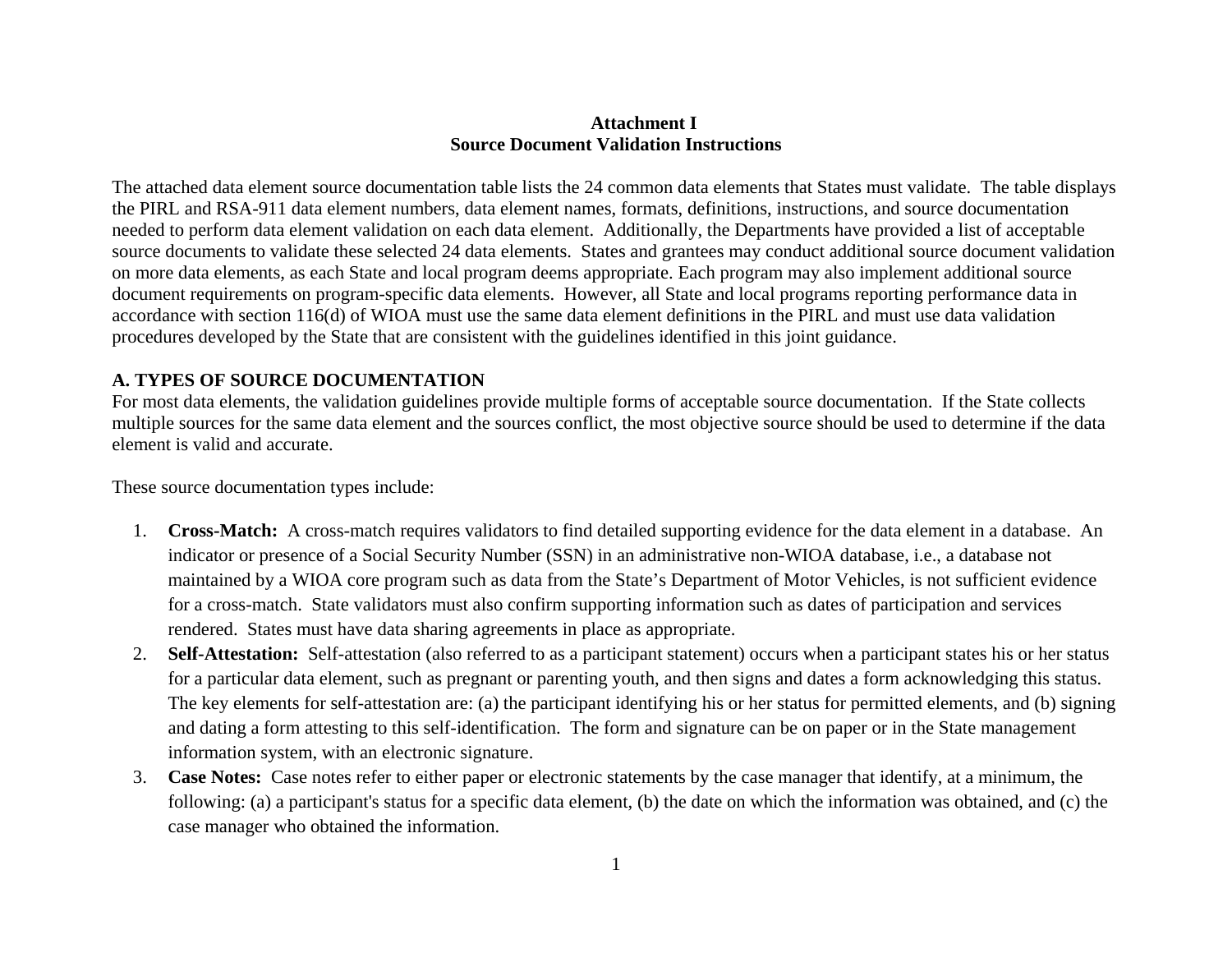4. **Electronic Records:** Electronic records are participant records created, stored, or transferred in a form that only a computer can process and maintained in the State's management information system. Records can be numeric, graphic, or text. They can also include magnetic storage media such as tapes or disks.

### **NOTE: For the latest versions of PIRL and RSA-911 data elements please visit:**

- **DOL:<https://doleta.gov/performance/reporting/>**
- **ED:<http://www2.ed.gov/about/offices/list/osers/rsa/wioa-reauthorization.html>**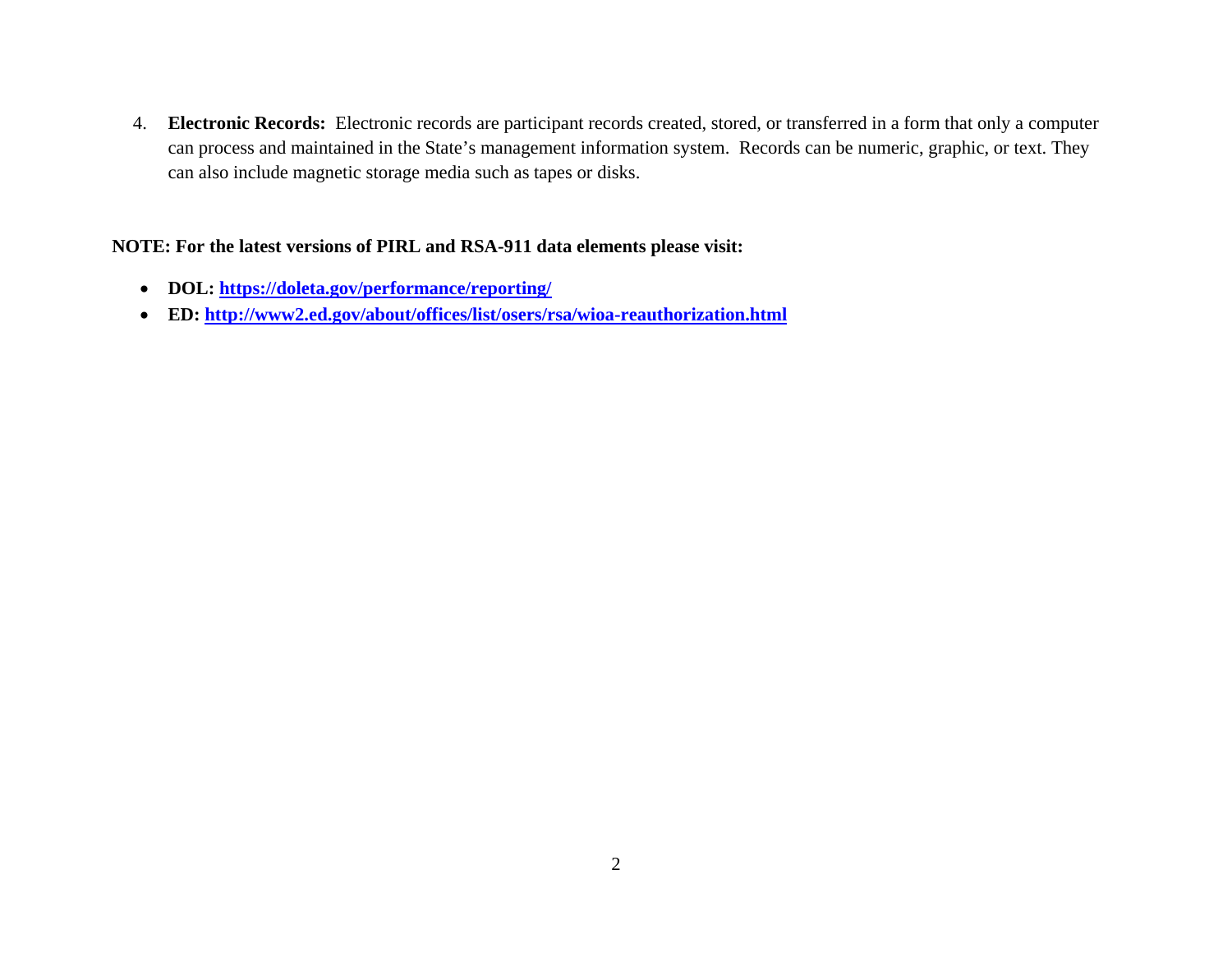| <b>PIRL DATA</b><br><b>ELEMENT NO.</b> | <b>RSA-911</b><br><b>DATA</b><br><b>ELEMENT NO.</b> | <b>DATA</b><br><b>ELEMENT</b><br><b>NAME</b> | <b>DATA</b><br><b>TYPE/FIELD</b><br><b>LENGTH</b> | DATA ELEMENT DEFINITIONS/INSTRUCTIONS                                                                                                                                                                                                                                                                                                                                                                                                                                                                                                                                                                                                                                                                                                                                                                                                                                                                                                                                                                                                              | <b>CODE VALUE</b>                                                                                                                                                                                  | <b>SOURCE DOCUMENTATION</b><br><b>REQUIREMENTS</b>                                                                                                                                                                                                                                                                                                                   |
|----------------------------------------|-----------------------------------------------------|----------------------------------------------|---------------------------------------------------|----------------------------------------------------------------------------------------------------------------------------------------------------------------------------------------------------------------------------------------------------------------------------------------------------------------------------------------------------------------------------------------------------------------------------------------------------------------------------------------------------------------------------------------------------------------------------------------------------------------------------------------------------------------------------------------------------------------------------------------------------------------------------------------------------------------------------------------------------------------------------------------------------------------------------------------------------------------------------------------------------------------------------------------------------|----------------------------------------------------------------------------------------------------------------------------------------------------------------------------------------------------|----------------------------------------------------------------------------------------------------------------------------------------------------------------------------------------------------------------------------------------------------------------------------------------------------------------------------------------------------------------------|
| 900                                    | 127                                                 | Date of<br>Program<br>Entry                  | DT8                                               | "Record the date on which an individual became a participant as<br>referenced in 20 CFR 677.150 satisfying applicable programmatic<br>requirements for the provision of services.<br>Leave blank if this data element does not apply."                                                                                                                                                                                                                                                                                                                                                                                                                                                                                                                                                                                                                                                                                                                                                                                                             | YYYYMMDD                                                                                                                                                                                           | One of the following:<br>Individual Plan for Employment<br><b>Electronic Records</b><br>$\bullet$<br>Program intake documents, such as<br>$\bullet$<br>eligibility determination<br>documentation or program<br>enrollment forms.                                                                                                                                    |
| 901                                    | 353                                                 | Date of<br>Program<br>Exit                   | DT <sub>8</sub>                                   | Record the last date the participant received services that are not<br>self-service, information-only, or follow up services. Record this<br>last date of receipt of services only if there are no future services<br>that are not self-service, information-only, or follow up services,<br>planned from the program. For Titles I, II and III, record the last<br>date of funded service(s). For Vocational Rehabilitation<br>programs, record the date when the participant's record of<br>service is closed pursuant to 34 CFR 361.43 or 361.56.<br>Leave blank if this data element does not apply to the participant.                                                                                                                                                                                                                                                                                                                                                                                                                        | YYYYMMDD                                                                                                                                                                                           | One of the following:<br>A copy of the letter sent to the<br>$\bullet$<br>individual indicating that the case was<br>closed.<br>WIOA status/exit forms<br>$\bullet$<br><b>Electronic Records</b><br>$\bullet$<br>Attendance records<br>$\bullet$<br>Review of service records identifying<br>$\bullet$<br>the last qualifying service (and lack of<br>a planned gap) |
| 923                                    | 355                                                 | Other<br>Reasons for<br>Exit                 | IN <sub>2</sub>                                   | Record 01 if the participant exits the program because he or she<br>has become incarcerated in a correctional institution or has<br>become a resident of an institution or facility providing 24-hour<br>support such as a hospital or treatment center during the course<br>of receiving services as a participant.<br>Record 02 if the participant exits the program because of medical<br>treatment and that treatment is expected to last longer than 90<br>days and precludes entry into unsubsidized employment or<br>continued participation in the program.<br>Record 03 if the participant is deceased.<br>Record 04 if the participant exits the program because the<br>participant is a member of the National Guard or other reserve<br>military unit of the armed forces and is called to active duty for at<br>least 90 days.<br>Record 05 if the participant is in the foster care system as defined<br>in 45 CFR 1355.20(a), and exits the program because the<br>participant has moved from the area as part of such a program or | 01 = Institutionalized<br>$02$ = Health/Medical<br>$03 = Deceased$<br>04 = Reserve Forces<br>called to Active Duty<br>05 = Foster Care<br>$06$ = Ineligible<br>07 = Criminal Offender<br>$00 = No$ | One of the following:<br>File documentation with notes from<br>$\bullet$<br>program staff<br>Information from partner services<br>$\bullet$<br>WIOA status/exit forms<br>$\bullet$<br><b>Electronic Records</b><br>$\bullet$<br>Withdrawal form with explanation<br>$\bullet$<br>Information from institution or facility<br>$\bullet$                               |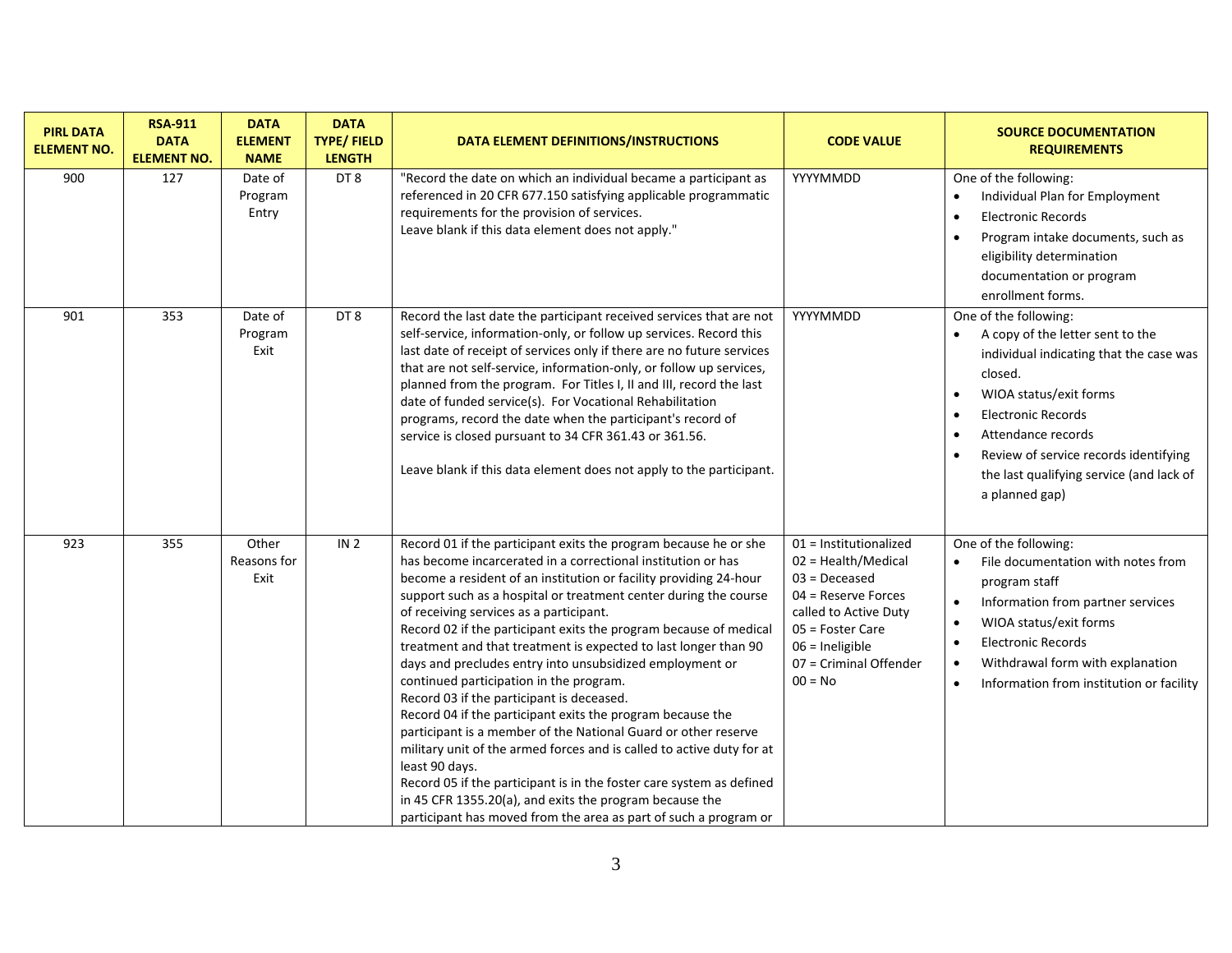| <b>PIRL DATA</b><br><b>ELEMENT NO.</b> | <b>RSA-911</b><br><b>DATA</b><br><b>ELEMENT NO.</b> | <b>DATA</b><br><b>ELEMENT</b><br><b>NAME</b> | <b>DATA</b><br><b>TYPE/FIELD</b><br><b>LENGTH</b> | DATA ELEMENT DEFINITIONS/INSTRUCTIONS                                                                                                                                                                                                                                                                                                                                                                                                                                                                                                                                                                                               | <b>CODE VALUE</b>                                                                                                                                                                                                                                                                                                                                                                                                                                                                                                                                                                                                        | <b>SOURCE DOCUMENTATION</b><br><b>REQUIREMENTS</b>                                                                                                                                                                                                                                                                                                                                                        |
|----------------------------------------|-----------------------------------------------------|----------------------------------------------|---------------------------------------------------|-------------------------------------------------------------------------------------------------------------------------------------------------------------------------------------------------------------------------------------------------------------------------------------------------------------------------------------------------------------------------------------------------------------------------------------------------------------------------------------------------------------------------------------------------------------------------------------------------------------------------------------|--------------------------------------------------------------------------------------------------------------------------------------------------------------------------------------------------------------------------------------------------------------------------------------------------------------------------------------------------------------------------------------------------------------------------------------------------------------------------------------------------------------------------------------------------------------------------------------------------------------------------|-----------------------------------------------------------------------------------------------------------------------------------------------------------------------------------------------------------------------------------------------------------------------------------------------------------------------------------------------------------------------------------------------------------|
|                                        |                                                     |                                              |                                                   | system (Youth participants only).<br>Record 06 if the participant, who was determined to be eligible, is<br>later determined not to have met eligibility criteria. NOTE: This<br>circumstance applies only to the VR program, in which participant<br>eligibility is routinely revisited during the participation period.<br>For titles I, II, and III program eligibility is determined at the time<br>an individual becomes a participant.<br>Record 07 if the participant is a criminal offender in a correctional<br>institution under section 225 of WIOA.<br>Record 00 if the participant meets none of the above conditions. |                                                                                                                                                                                                                                                                                                                                                                                                                                                                                                                                                                                                                          |                                                                                                                                                                                                                                                                                                                                                                                                           |
| 1303                                   | 150, 151, 155,<br>164, 168, 198,<br>199, 204        | Type of<br>Training<br>Service #1            | IN <sub>2</sub>                                   | Use the appropriate code to indicate the type of approved<br>training being provided to the participant.<br>NOTE: If OJT or Skill Upgrading is being provided as part of a<br>Registered Apprenticeship program, choose Code 09.<br>NOTE: Code 06 should only be utilized when other codes are<br>clearly not appropriate.<br>Record 00 if the participant did not receive a training service.<br>Leave blank if this data element does not apply to the participant.                                                                                                                                                               | $01 =$ On the Job Training<br>(non-WIOA Youth)<br>02 = Skill Upgrading<br>$03$ = Entrepreneurial<br>Training (non-WIOA<br>Youth)<br>$04 = ABE$ or $ESL$<br>(contextualized or other)<br>in conjunction with<br><b>Training</b><br>05 = Customized Training<br>06 = Occupational Skills<br>Training (non-WIOA<br>Youth)<br>$07 = ABE$ or $ESL$<br>(contextualized or other)<br>NOT in conjunction with<br>training (funded by<br>Trade Adjustment<br>Assistance only)<br>$08$ = Prerequisite<br>Training<br>$09$ = Registered<br>Apprenticeship<br>10 = Youth Occupational<br><b>Skills Training</b><br>$11 =$ Other Non- | One of the following:<br>Copy of enrollment record<br>$\bullet$<br>File documentation with notes from<br>$\bullet$<br>program staff<br>Cross-match between dates of service<br>$\bullet$<br>and vendor training information<br>Vendor training documentation<br>$\bullet$<br><b>Electronic Records</b><br>$\bullet$<br><b>Individual Training Account</b><br>$\bullet$<br>Attendance records<br>$\bullet$ |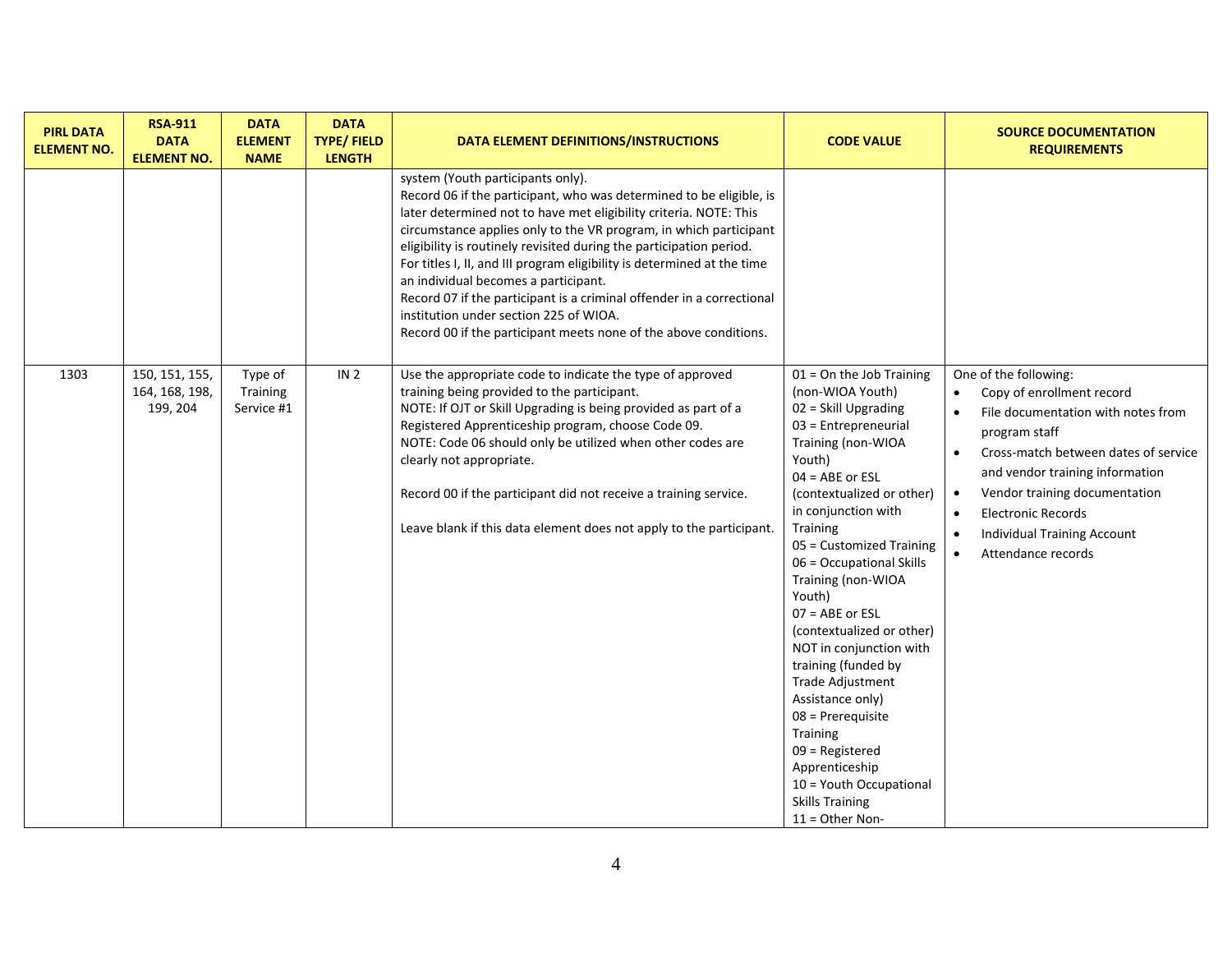| <b>PIRL DATA</b><br><b>ELEMENT NO.</b> | <b>RSA-911</b><br><b>DATA</b><br><b>ELEMENT NO.</b> | <b>DATA</b><br><b>ELEMENT</b><br><b>NAME</b> | <b>DATA</b><br><b>TYPE/FIELD</b><br><b>LENGTH</b> | DATA ELEMENT DEFINITIONS/INSTRUCTIONS                                                                                                                                                                                                                                                                                                                                                                                                                                              | <b>CODE VALUE</b>                                                                                                                                                                                                                                                                                                                                                                                                                                                                                                                                                                 | <b>SOURCE DOCUMENTATION</b><br><b>REQUIREMENTS</b>                                                                                                                                                                                                                                                                                                                  |
|----------------------------------------|-----------------------------------------------------|----------------------------------------------|---------------------------------------------------|------------------------------------------------------------------------------------------------------------------------------------------------------------------------------------------------------------------------------------------------------------------------------------------------------------------------------------------------------------------------------------------------------------------------------------------------------------------------------------|-----------------------------------------------------------------------------------------------------------------------------------------------------------------------------------------------------------------------------------------------------------------------------------------------------------------------------------------------------------------------------------------------------------------------------------------------------------------------------------------------------------------------------------------------------------------------------------|---------------------------------------------------------------------------------------------------------------------------------------------------------------------------------------------------------------------------------------------------------------------------------------------------------------------------------------------------------------------|
| 1310                                   | 150, 151, 155,                                      | Type of                                      | IN <sub>2</sub>                                   | If the participant received a second type of approved training,                                                                                                                                                                                                                                                                                                                                                                                                                    | Occupational-Skills<br>Training<br>$12 = Job Readiness$<br>Training in conjunction<br>with other training<br>00 = No Training Service<br>$01 =$ On the Job Training                                                                                                                                                                                                                                                                                                                                                                                                               | One of the following:<br>$\bullet$                                                                                                                                                                                                                                                                                                                                  |
|                                        | 164, 168, 198,<br>199, 204                          | Training<br>Service #2                       |                                                   | record the appropriate code to indicate the type of approved<br>training being provided to the participant.<br>NOTE: If OJT or Skill Upgrading is being provided as part of a<br>Registered Apprenticeship program, choose Code 09.<br>NOTE: Code 06 should only be utilized when other codes are<br>clearly not appropriate.<br>Record 00 if the participant did not receive a second training<br>service.<br>Leave blank if this data element does not apply to the participant. | (non-WIOA Youth)<br>02 = Skill Upgrading<br>03 = Entrepreneurial<br>Training (non-WIOA<br>Youth)<br>$04 = ABE$ or $ESL$<br>(contextualized or other)<br>in conjunction with<br>Training<br>05 = Customized Training<br>06 = Occupational Skills<br>Training (non-WIOA<br>Youth)<br>$07 = ABE$ or $ESL$<br>(contextualized or other)<br>NOT in conjunction with<br>training (funded by<br>Trade Adjustment<br>Assistance only)<br>$08$ = Prerequisite<br>Training<br>$09$ = Registered<br>Apprenticeship<br>10 = Youth Occupational<br><b>Skills Training</b><br>$11 =$ Other Non- | Copy of enrollment record<br>File documentation with notes from<br>$\bullet$<br>program staff<br>Cross-match between dates of service<br>$\bullet$<br>and vendor training information<br>Vendor training documentation<br>$\bullet$<br><b>Electronic Records</b><br>$\bullet$<br><b>Individual Training Account</b><br>$\bullet$<br>Attendance records<br>$\bullet$ |
|                                        |                                                     |                                              |                                                   |                                                                                                                                                                                                                                                                                                                                                                                                                                                                                    | Occupational-Skills<br>Training<br>$12 = Job Readiness$<br>Training in conjunction<br>with other training<br>00 = No Training Service                                                                                                                                                                                                                                                                                                                                                                                                                                             |                                                                                                                                                                                                                                                                                                                                                                     |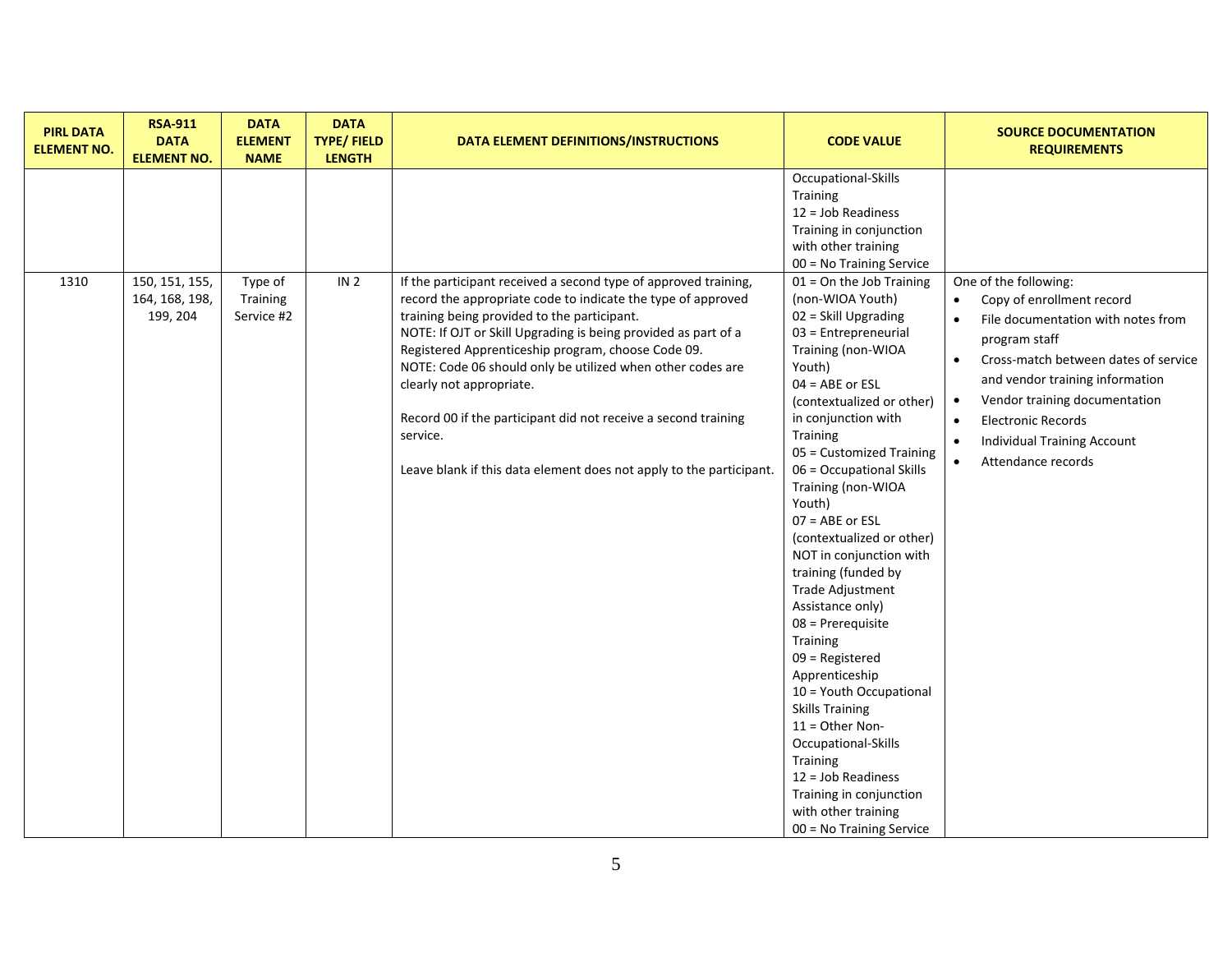| <b>PIRL DATA</b><br><b>ELEMENT NO.</b> | <b>RSA-911</b><br><b>DATA</b><br><b>ELEMENT NO.</b> | <b>DATA</b><br><b>ELEMENT</b><br><b>NAME</b> | <b>DATA</b><br><b>TYPE/FIELD</b><br><b>LENGTH</b> | DATA ELEMENT DEFINITIONS/INSTRUCTIONS                                                                                                                                                                                                                                                                                                                                                                                                                                                                                                                                                                                                                                                                                          | <b>CODE VALUE</b>                                                                                                                                                                                                                                                                                                                                                                                                                                                                                                                                                                                                                                                                                                                                                      | <b>SOURCE DOCUMENTATION</b><br><b>REQUIREMENTS</b>                                                                                                                                                                                                                                                                                                                                                        |
|----------------------------------------|-----------------------------------------------------|----------------------------------------------|---------------------------------------------------|--------------------------------------------------------------------------------------------------------------------------------------------------------------------------------------------------------------------------------------------------------------------------------------------------------------------------------------------------------------------------------------------------------------------------------------------------------------------------------------------------------------------------------------------------------------------------------------------------------------------------------------------------------------------------------------------------------------------------------|------------------------------------------------------------------------------------------------------------------------------------------------------------------------------------------------------------------------------------------------------------------------------------------------------------------------------------------------------------------------------------------------------------------------------------------------------------------------------------------------------------------------------------------------------------------------------------------------------------------------------------------------------------------------------------------------------------------------------------------------------------------------|-----------------------------------------------------------------------------------------------------------------------------------------------------------------------------------------------------------------------------------------------------------------------------------------------------------------------------------------------------------------------------------------------------------|
| 1315                                   | 150, 151, 155,<br>164, 168, 198,<br>199, 204        | Type of<br><b>Training</b><br>Service #3     | IN <sub>2</sub>                                   | If the participant received a third type of approved training,<br>record the appropriate code to indicate the type of approved<br>training being provided to the participant.<br>NOTE: If OJT or Skill Upgrading is being provided as part of a<br>Registered Apprenticeship program, choose Code 09.<br>NOTE: Code 06 should only be utilized when other codes are<br>clearly not appropriate.<br>Record 00 if the participant did not receive a third service.<br>Leave blank if this data element does not apply to the participant.<br>Additional Note: If the participant receives more than three<br>training services, record the last (or most recent) training services<br>received by the participant in this field. | $01 =$ On the Job Training<br>(non-WIOA Youth)<br>02 = Skill Upgrading<br>03 = Entrepreneurial<br>Training (non-WIOA<br>Youth)<br>$04 = ABE$ or $ESL$<br>(contextualized or other)<br>in conjunction with<br><b>Training</b><br>05 = Customized Training<br>06 = Occupational Skills<br>Training (non-WIOA<br>Youth)<br>$07 = ABE$ or $ESL$<br>(contextualized or other)<br>NOT in conjunction with<br>training (funded by<br>Trade Adjustment<br>Assistance only)<br>$08$ = Prerequisite<br>Training<br>$09$ = Registered<br>Apprenticeship<br>10 = Youth Occupational<br><b>Skills Training</b><br>$11 =$ Other Non-<br>Occupational-Skills<br><b>Training</b><br>$12 =$ Job Readiness<br>Training in conjunction<br>with other training<br>00 = No Training Service | One of the following:<br>Copy of enrollment record<br>$\bullet$<br>File documentation with notes from<br>$\bullet$<br>program staff<br>Cross-match between dates of service<br>$\bullet$<br>and vendor training information<br>Vendor training documentation<br>$\bullet$<br><b>Electronic Records</b><br>$\bullet$<br><b>Individual Training Account</b><br>$\bullet$<br>Attendance records<br>$\bullet$ |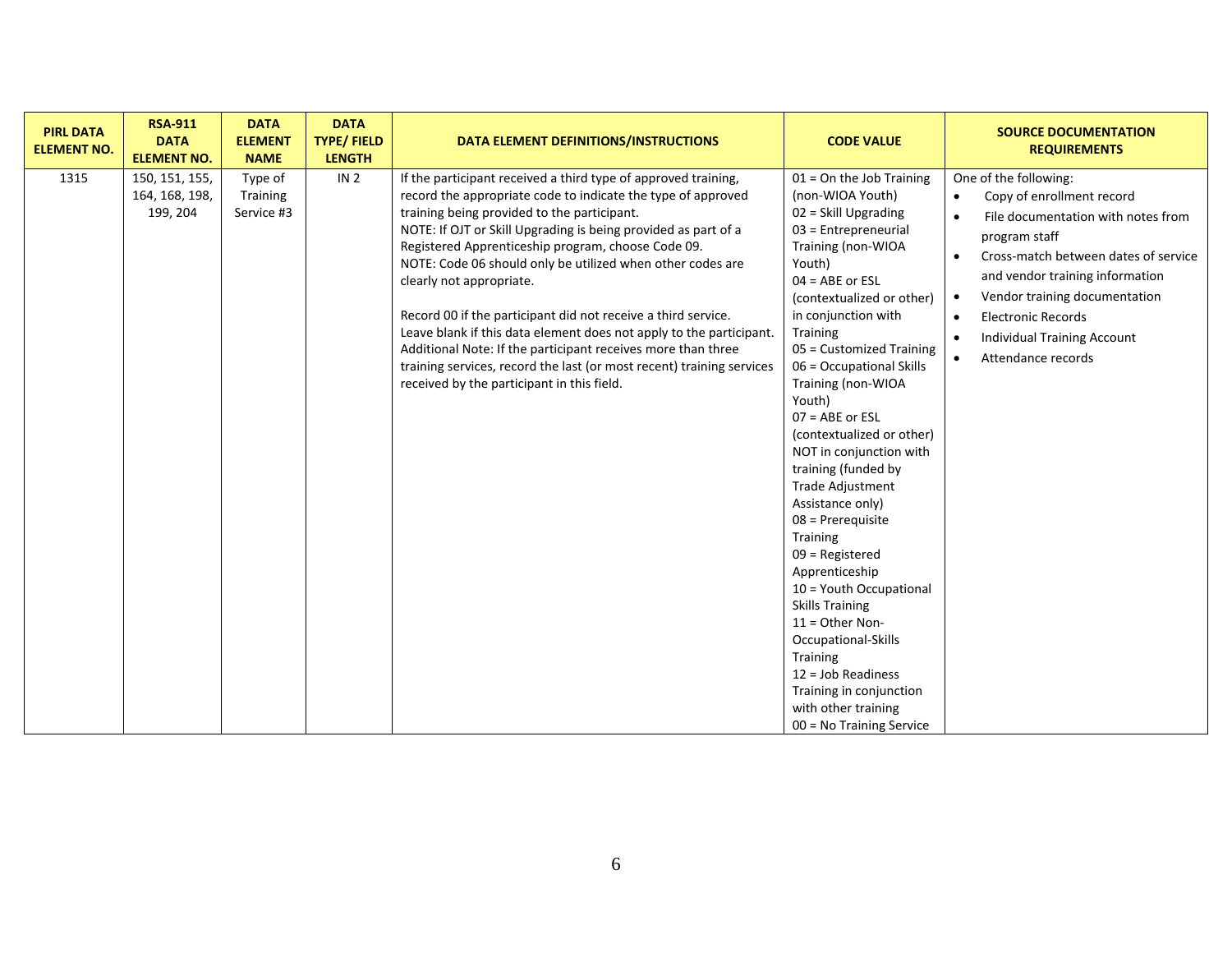| <b>PIRL DATA</b><br><b>ELEMENT NO.</b> | <b>RSA-911</b><br><b>DATA</b><br><b>ELEMENT NO.</b> | <b>DATA</b><br><b>ELEMENT</b><br><b>NAME</b>                                                    | <b>DATA</b><br><b>TYPE/FIELD</b><br><b>LENGTH</b> | DATA ELEMENT DEFINITIONS/INSTRUCTIONS                                                                                                                                                                                                                                                                                                                                                                                                                                                                                                                                                                                                                                                                                                                                                                                                                                                                                                                                                                                                                                                                     | <b>CODE VALUE</b>                                                                                                                       | <b>SOURCE DOCUMENTATION</b><br><b>REQUIREMENTS</b>                                                                                                                                                                    |
|----------------------------------------|-----------------------------------------------------|-------------------------------------------------------------------------------------------------|---------------------------------------------------|-----------------------------------------------------------------------------------------------------------------------------------------------------------------------------------------------------------------------------------------------------------------------------------------------------------------------------------------------------------------------------------------------------------------------------------------------------------------------------------------------------------------------------------------------------------------------------------------------------------------------------------------------------------------------------------------------------------------------------------------------------------------------------------------------------------------------------------------------------------------------------------------------------------------------------------------------------------------------------------------------------------------------------------------------------------------------------------------------------------|-----------------------------------------------------------------------------------------------------------------------------------------|-----------------------------------------------------------------------------------------------------------------------------------------------------------------------------------------------------------------------|
| 1332                                   | 84                                                  | Participate<br>d in<br>Postsecond<br>ary<br>Education<br>During<br>Program<br>Participatio<br>n | IN <sub>1</sub>                                   | Record 1 if the participant was in a postsecondary education<br>program that leads to a credential or degree from an accredited<br>postsecondary education institution at any point during program<br>participation<br>Record 0 if the participant was not a postsecondary education<br>program that leads to a credential or degree from an accredited<br>postsecondary education institution during program participation<br>Leave blank if this does not apply to the participant<br>Note: This data element relates to the credential indicator<br>denominator and those who are recorded as 1 are included in the<br>credential rate denominator. This element is a subset of PIRL<br>1811. Do not record 1 if the participant was first enrolled in<br>postsecondary education after exiting the program.                                                                                                                                                                                                                                                                                           | $1 = Yes$ , Participated in<br><b>Postsecondary Education</b><br>$0 = No$ , Did Not<br>Participate in<br><b>Postsecondary Education</b> | One of the following:<br>Data match with postsecondary data<br>system<br>Copy of enrollment record<br>File documentation with notes from<br>program staff<br>School records<br>$\bullet$<br>Transcript or report card |
| 1401                                   |                                                     | Enrolled in<br>Secondary<br>Education<br>Program                                                | IN <sub>1</sub>                                   | Record 1 if the participant was enrolled in a Secondary Education<br>Program at or above the 9th Grade level. A Secondary Education<br>program includes both secondary school and enrollment in a<br>program of study with instruction designed to lead to a high<br>school equivalent credential. Examples may include adult high<br>school credit programs and programs designed to prepare<br>participants to pass recognized high school equivalency exams<br>such as the GED, HiSET, or TASC. Programs of study designed to<br>teach English proficiency skills or literacy skills below the 9th<br>grade equivalent are not considered Secondary Education<br>Programs. States may use this coding value if the participant was<br>either already enrolled in education or training at the time of<br>application to the program OR became enrolled in an education<br>or training program at or above the 9th Grade level at any point<br>while participating in the program.<br>Record 0 if the participant was not enrolled in a secondary<br>education program at or above the 9th grade level. | $1 = Yes$<br>$0 = No$                                                                                                                   | One of the following:<br>Copy of enrollment record<br>File documentation with notes from<br>program staff<br>School records<br>$\bullet$<br>Transcript or report card<br>Data match to State K-12 data system         |
| 1406                                   | 376                                                 | Date<br>Enrolled in<br>Post Exit                                                                | DT8                                               | Record the date the participant is enrolled in an education or<br>training program that leads to a recognized postsecondary<br>credential after program exit.                                                                                                                                                                                                                                                                                                                                                                                                                                                                                                                                                                                                                                                                                                                                                                                                                                                                                                                                             | YYYYMMDD                                                                                                                                | One of the following:<br>Copy of enrollment record<br>File documentation with notes from                                                                                                                              |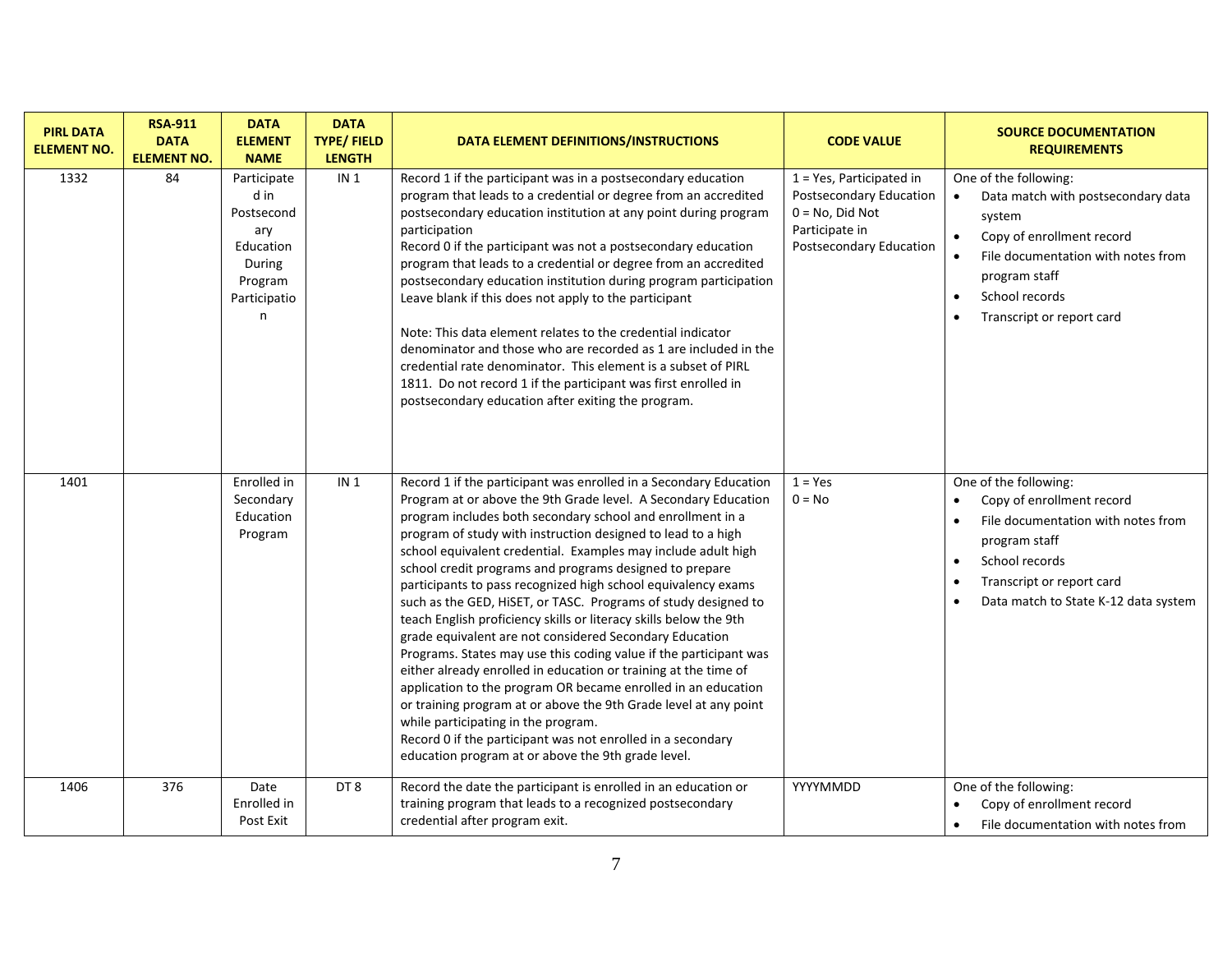| <b>PIRL DATA</b><br><b>ELEMENT NO.</b> | <b>RSA-911</b><br><b>DATA</b><br><b>ELEMENT NO.</b> | <b>DATA</b><br><b>ELEMENT</b><br><b>NAME</b>                                                       | <b>DATA</b><br><b>TYPE/FIELD</b><br><b>LENGTH</b> | DATA ELEMENT DEFINITIONS/INSTRUCTIONS                                                                                                                                                                                                                                                                                                                                                                                                                                                                                                                                                                                                                                          | <b>CODE VALUE</b>                                                                                                                   | <b>SOURCE DOCUMENTATION</b><br><b>REQUIREMENTS</b>                                                                                                                                                                                                                                                                                                                                                                                                                                                                                                                                                              |
|----------------------------------------|-----------------------------------------------------|----------------------------------------------------------------------------------------------------|---------------------------------------------------|--------------------------------------------------------------------------------------------------------------------------------------------------------------------------------------------------------------------------------------------------------------------------------------------------------------------------------------------------------------------------------------------------------------------------------------------------------------------------------------------------------------------------------------------------------------------------------------------------------------------------------------------------------------------------------|-------------------------------------------------------------------------------------------------------------------------------------|-----------------------------------------------------------------------------------------------------------------------------------------------------------------------------------------------------------------------------------------------------------------------------------------------------------------------------------------------------------------------------------------------------------------------------------------------------------------------------------------------------------------------------------------------------------------------------------------------------------------|
|                                        |                                                     | Education<br>or Training<br>Program<br>Leading to<br>Recognized<br>Postsecond<br>ary<br>Credential |                                                   | Leave blank if this data element does not apply to the participant.<br>NOTE: This element only applies to participants who exited<br>secondary education and obtained a secondary school diploma or<br>its equivalency per sec 116(b)(2)(A)(iii). This data element applies<br>to the Credential Rate numerator. This element is not to be<br>confused with PIRL 1811, Date Enrolled During Program<br>Participation in an Education or Training Program Leading to a<br>Recognized Postsecondary Credential or Employment, which<br>encompasses all education and training program enrollment and<br>captures those enrolled during program participation, not post-<br>exit. |                                                                                                                                     | program staff<br>School records<br>$\bullet$<br>Transcript or report card.<br>$\bullet$<br>Data match with postsecondary data<br>$\bullet$<br>system                                                                                                                                                                                                                                                                                                                                                                                                                                                            |
| 1600                                   | 379                                                 | Employed<br>in 1st<br>Quarter<br>After Exit<br>Quarter                                             | IN <sub>1</sub>                                   | Record 1 if the participant is in unsubsidized employment (not<br>including Registered Apprenticeship, or the military).<br>Record 2 if the participant is in a Registered Apprenticeship.<br>Record 3 if the participant is in the military.<br>Record 0 if the participant was not employed in the first quarter<br>after the quarter of exit.<br>Record 9 if the participant has exited but employment<br>information is not yet available.                                                                                                                                                                                                                                 | $1 = Yes$<br>$2 = Yes$ , Registered<br>Apprenticeship<br>$3 = Yes$ , Military<br>$0 = No$<br>$9 =$ Information not yet<br>available | One of the following:<br>UI wage data match<br>$\bullet$<br>Follow-up survey from program<br>$\bullet$<br>participants<br>Pay check stubs, tax records, W2 form<br>$\bullet$<br>Wage record match<br>$\bullet$<br>Quarterly tax payment forms, such as<br>$\bullet$<br>a IRS form 941<br>Document from employer on<br>$\bullet$<br>company letterhead attesting to an<br>individual's employment status and<br>earnings<br>Self-employment worksheets signed<br>$\bullet$<br>and attested to by program<br>participants<br>Detailed case notes verified by<br>$\bullet$<br>employer and signed by the counselor |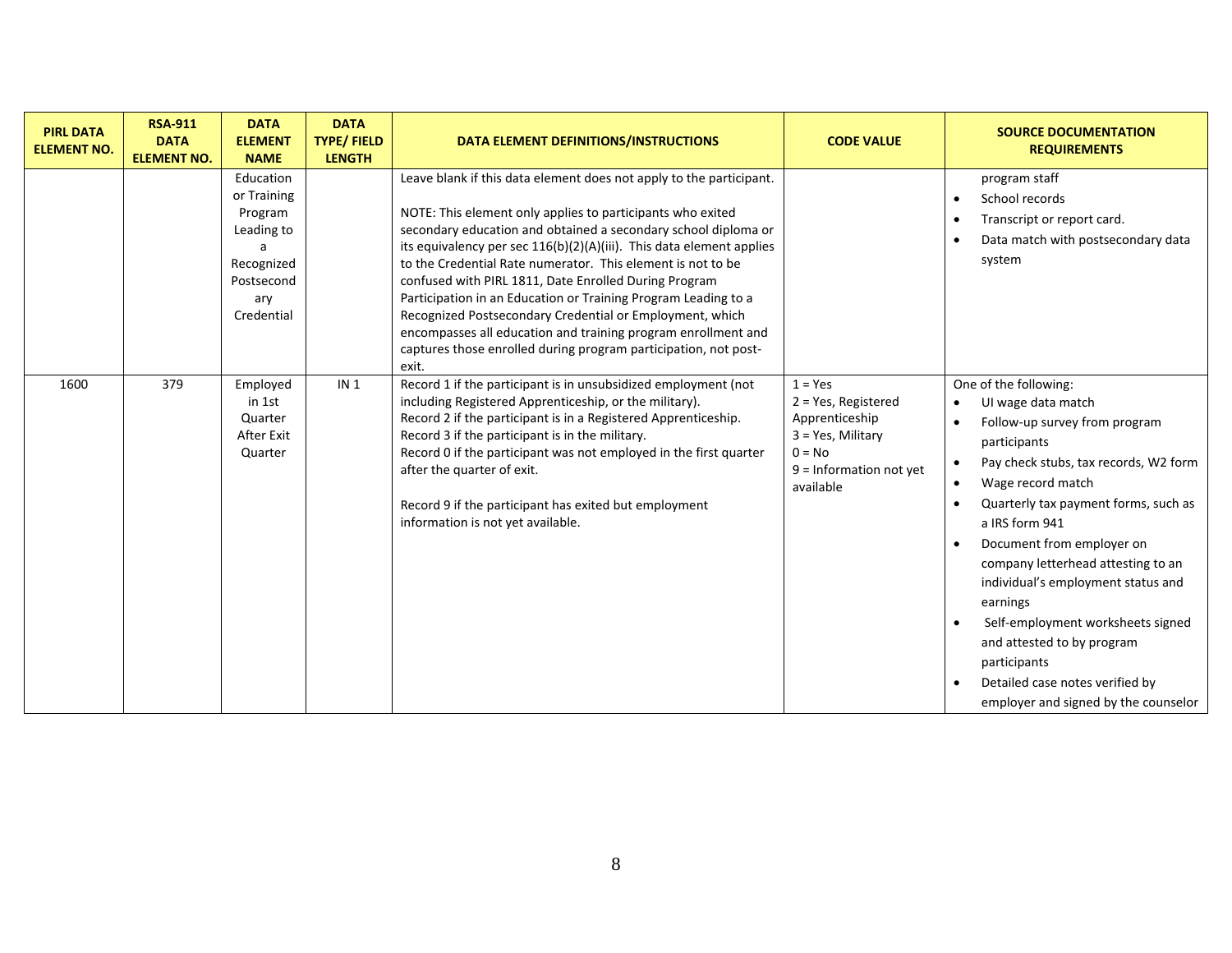| <b>PIRL DATA</b><br><b>ELEMENT NO.</b> | <b>RSA-911</b><br><b>DATA</b><br><b>ELEMENT NO.</b> | <b>DATA</b><br><b>ELEMENT</b><br><b>NAME</b>           | <b>DATA</b><br><b>TYPE/FIELD</b><br><b>LENGTH</b> | DATA ELEMENT DEFINITIONS/INSTRUCTIONS                                                                                                                                                                                                                                                                                                                                                                                                           | <b>CODE VALUE</b>                                                                                                                   | <b>SOURCE DOCUMENTATION</b><br><b>REQUIREMENTS</b>                                                                                                                                                                                                                                                                                                                                                                                                                                                      |
|----------------------------------------|-----------------------------------------------------|--------------------------------------------------------|---------------------------------------------------|-------------------------------------------------------------------------------------------------------------------------------------------------------------------------------------------------------------------------------------------------------------------------------------------------------------------------------------------------------------------------------------------------------------------------------------------------|-------------------------------------------------------------------------------------------------------------------------------------|---------------------------------------------------------------------------------------------------------------------------------------------------------------------------------------------------------------------------------------------------------------------------------------------------------------------------------------------------------------------------------------------------------------------------------------------------------------------------------------------------------|
| 1602                                   | 383                                                 | Employed<br>in 2nd<br>Quarter<br>After Exit<br>Quarter | IN <sub>1</sub>                                   | Record 1 if the participant is in unsubsidized employment (not<br>including Registered Apprenticeship, or the military).<br>Record 2 if the participant is in a Registered Apprenticeship.<br>Record 3 if the participant is in the military.<br>Record 0 if the participant was not employed in the second<br>quarter after the quarter of exit.<br>Record 9 if the participant has exited but employment<br>information is not yet available. | $1 = Yes$<br>$2 = Yes$ , Registered<br>Apprenticeship<br>$3 = Yes$ , Military<br>$0 = No$<br>$9$ = Information not yet<br>available | One of the following:<br>UI wage data match<br>Follow-up survey from program<br>participants<br>Pay check stubs, tax records, W2 form<br>Wage record match<br>Quarterly tax payment forms, such as<br>a IRS form 941<br>Document from employer on<br>company letterhead attesting to an<br>individual's employment status and<br>earnings<br>Self-employment worksheets signed<br>and attested to by program<br>participants<br>Detailed case notes verified by<br>employer and signed by the counselor |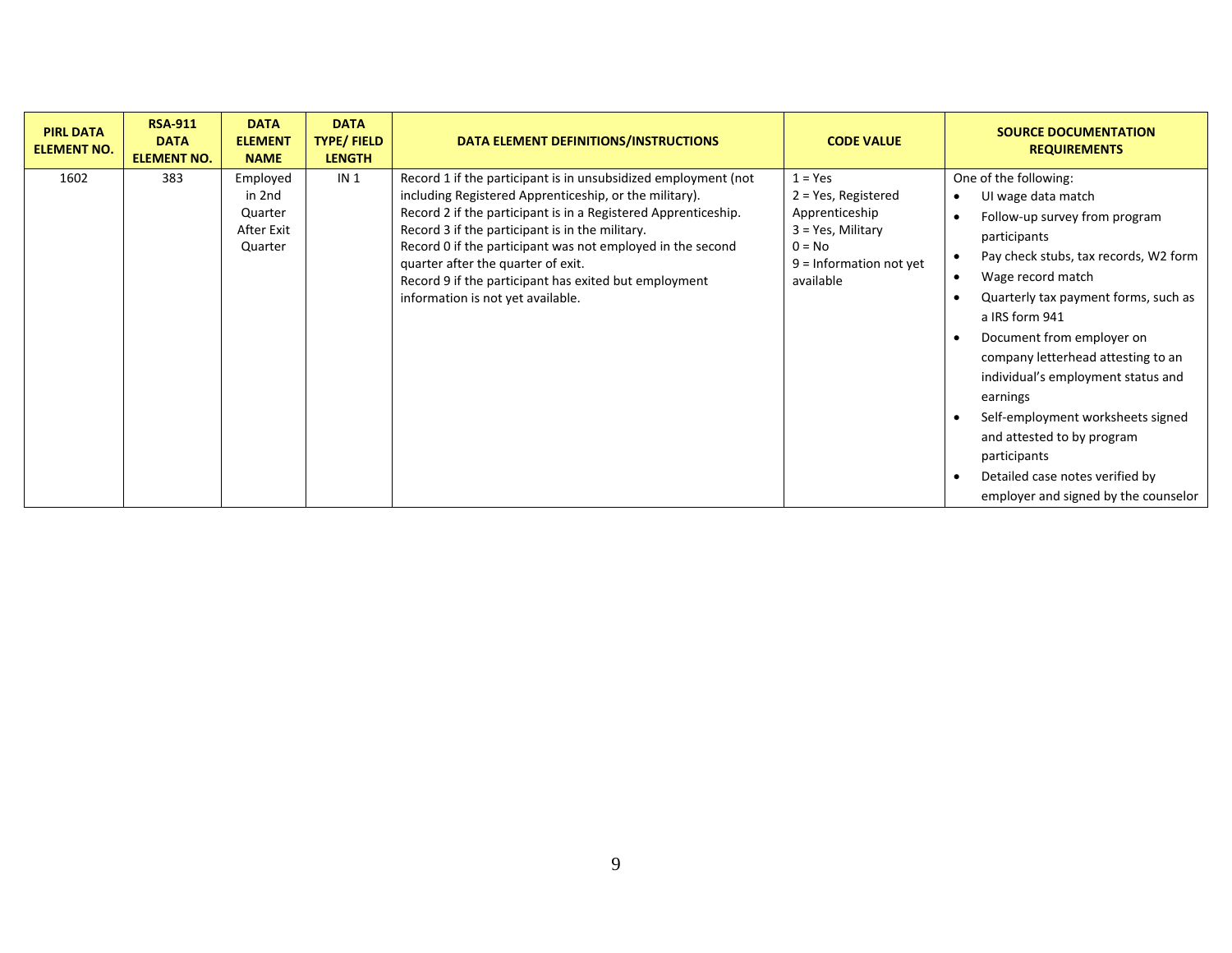| <b>PIRL DATA</b><br><b>ELEMENT NO.</b> | <b>RSA-911</b><br><b>DATA</b><br><b>ELEMENT NO.</b> | <b>DATA</b><br><b>ELEMENT</b><br><b>NAME</b>           | <b>DATA</b><br><b>TYPE/FIELD</b><br><b>LENGTH</b> | DATA ELEMENT DEFINITIONS/INSTRUCTIONS                                                                                                                                                                                                                                                                                                                                                                                                          | <b>CODE VALUE</b>                                                                                                                   | <b>SOURCE DOCUMENTATION</b><br><b>REQUIREMENTS</b>                                                                                                                                                                                                                                                                                                                                                                                                                                                                   |
|----------------------------------------|-----------------------------------------------------|--------------------------------------------------------|---------------------------------------------------|------------------------------------------------------------------------------------------------------------------------------------------------------------------------------------------------------------------------------------------------------------------------------------------------------------------------------------------------------------------------------------------------------------------------------------------------|-------------------------------------------------------------------------------------------------------------------------------------|----------------------------------------------------------------------------------------------------------------------------------------------------------------------------------------------------------------------------------------------------------------------------------------------------------------------------------------------------------------------------------------------------------------------------------------------------------------------------------------------------------------------|
| 1604                                   | 386                                                 | Employed<br>in 3rd<br>Quarter<br>After Exit<br>Quarter | IN <sub>1</sub>                                   | Record 1 if the participant is in unsubsidized employment (not<br>including Registered Apprenticeship, or the military).<br>Record 2 if the participant is in a Registered Apprenticeship.<br>Record 3 if the participant is in the military.<br>Record 0 if the participant was not employed in the third quarter<br>after the quarter of exit.<br>Record 9 if the participant has exited but employment<br>information is not yet available. | $1 = Yes$<br>$2 = Yes$ , Registered<br>Apprenticeship<br>$3 = Yes$ , Military<br>$0 = No$<br>$9 =$ Information not yet<br>available | One of the following:<br>UI wage data match<br>Follow-up survey from program<br>participants<br>Pay check stubs, tax records, W2 form<br>Wage record match<br>Quarterly tax payment forms, such as<br>a IRS form 941<br>Document from employer on<br>company letterhead attesting to an<br>individual's employment status and<br>earnings<br>Self-employment worksheets signed<br>and attested to by program<br>participants<br>Detailed case notes verified by<br>$\bullet$<br>employer and signed by the counselor |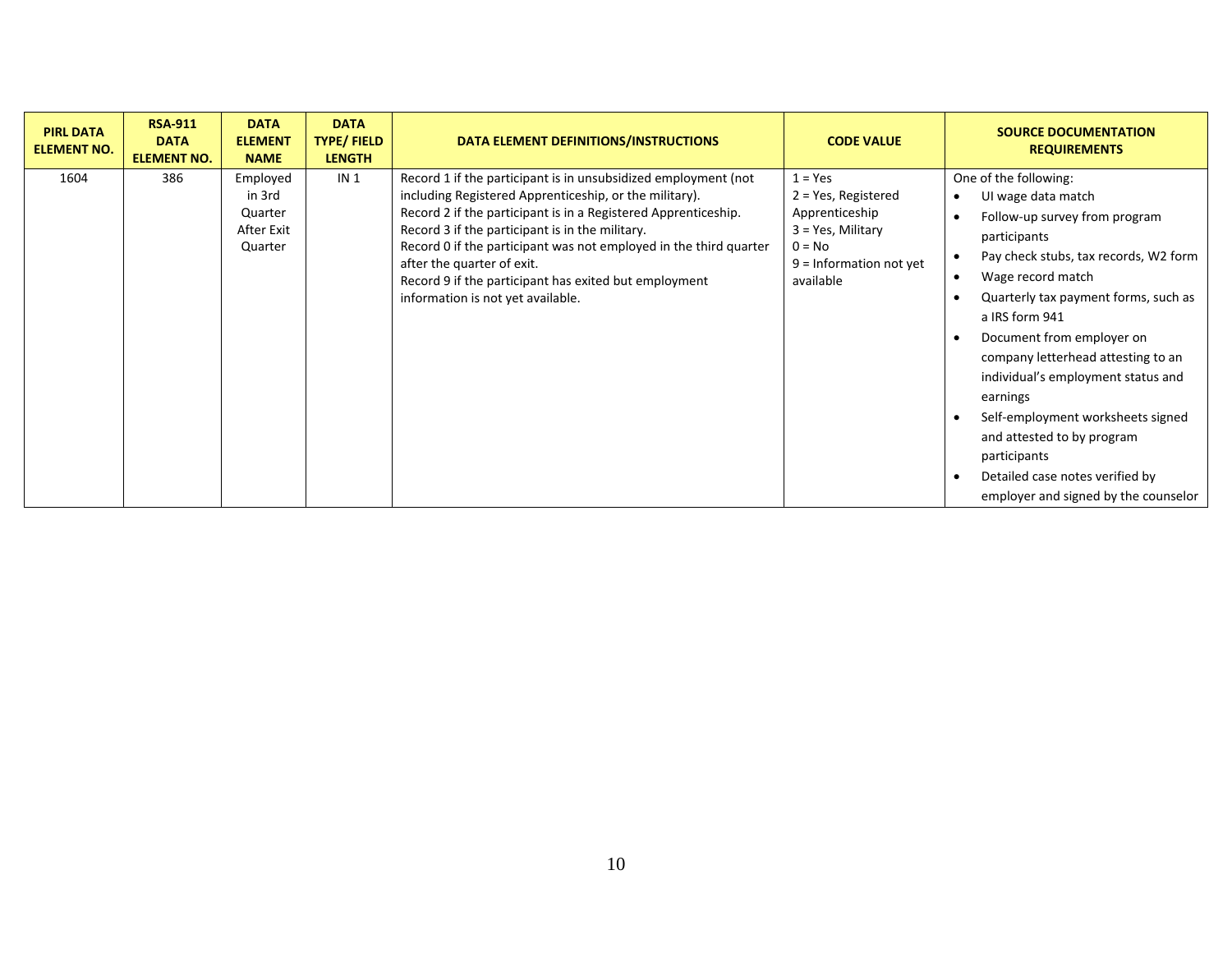| <b>PIRL DATA</b><br><b>ELEMENT NO.</b> | <b>RSA-911</b><br><b>DATA</b><br><b>ELEMENT NO.</b> | <b>DATA</b><br><b>ELEMENT</b><br><b>NAME</b>           | <b>DATA</b><br><b>TYPE/FIELD</b><br><b>LENGTH</b> | DATA ELEMENT DEFINITIONS/INSTRUCTIONS                                                                                                                                                                                                                                                                                                                                                                                                           | <b>CODE VALUE</b>                                                                                                                   | <b>SOURCE DOCUMENTATION</b><br><b>REQUIREMENTS</b>                                                                                                                                                                                                                                                                                                                                                                                                                                                                                  |
|----------------------------------------|-----------------------------------------------------|--------------------------------------------------------|---------------------------------------------------|-------------------------------------------------------------------------------------------------------------------------------------------------------------------------------------------------------------------------------------------------------------------------------------------------------------------------------------------------------------------------------------------------------------------------------------------------|-------------------------------------------------------------------------------------------------------------------------------------|-------------------------------------------------------------------------------------------------------------------------------------------------------------------------------------------------------------------------------------------------------------------------------------------------------------------------------------------------------------------------------------------------------------------------------------------------------------------------------------------------------------------------------------|
| 1606                                   | 389                                                 | Employed<br>in 4th<br>Quarter<br>After Exit<br>Quarter | IN <sub>1</sub>                                   | Record 1 if the participant is in unsubsidized employment (not<br>including Registered Apprenticeship, or the military).<br>Record 2 if the participant is in a Registered Apprenticeship.<br>Record 3 if the participant is in the military.<br>Record 0 if the participant was not employed in the fourth<br>quarter after the quarter of exit.<br>Record 9 if the participant has exited but employment<br>information is not yet available. | $1 = Yes$<br>$2 = Yes$ , Registered<br>Apprenticeship<br>$3 = Yes$ , Military<br>$0 = No$<br>$9 =$ Information not yet<br>available | One of the following:<br>UI wage data match.<br>$\bullet$<br>Follow-up survey from program<br>participants<br>Pay check stubs, tax records, W2 form<br>Wage record match<br>$\bullet$<br>Quarterly tax payment forms, such as<br>an IRS form 941<br>Document from employer on<br>company letterhead attesting to an<br>individual's employment status and<br>earnings<br>Self-employment worksheets signed<br>and attested to by program<br>participants<br>Detailed case notes verified by<br>employer and signed by the counselor |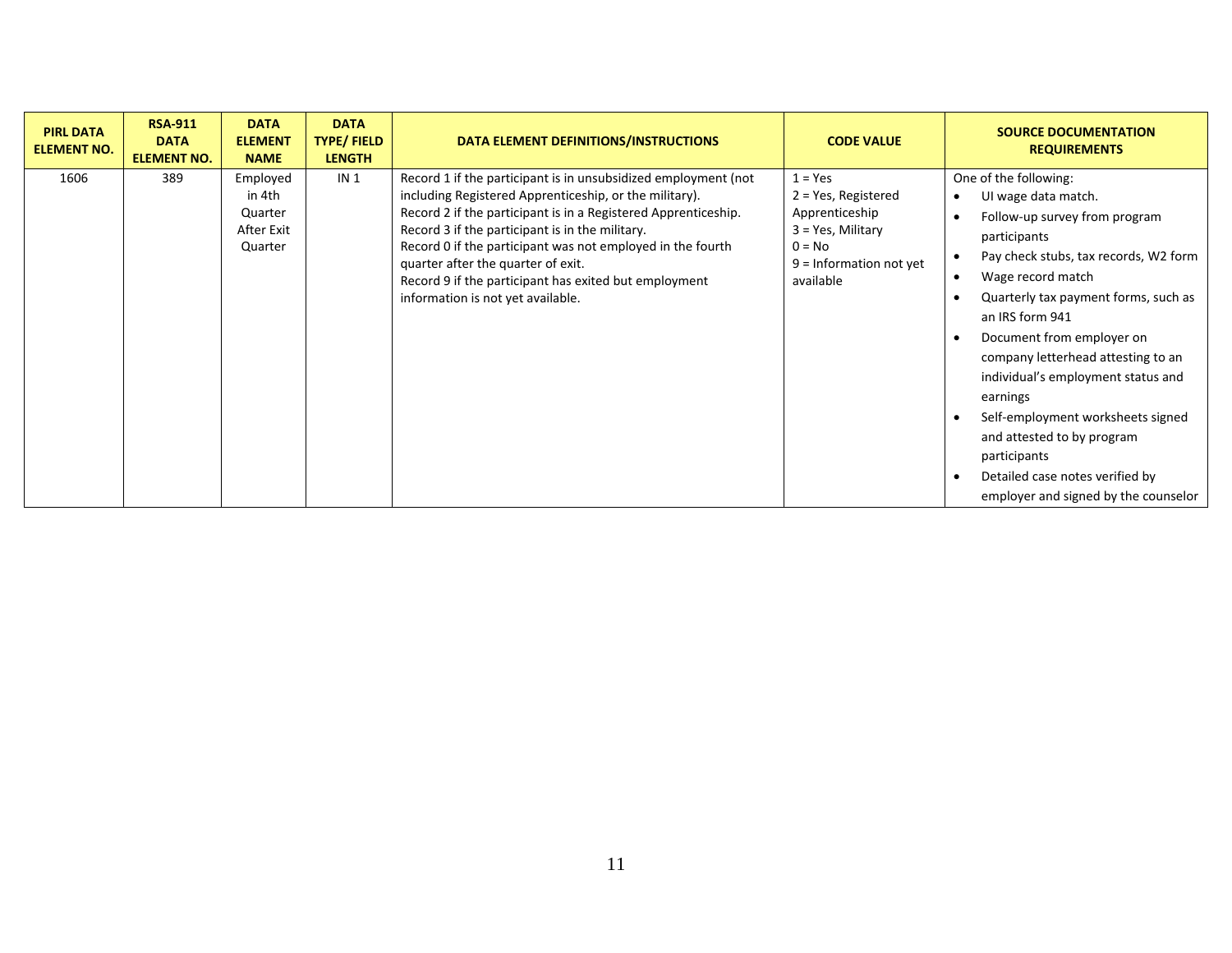| <b>PIRL DATA</b><br><b>ELEMENT NO.</b> | <b>RSA-911</b><br><b>DATA</b><br><b>ELEMENT NO.</b> | <b>DATA</b><br><b>ELEMENT</b><br><b>NAME</b>  | <b>DATA</b><br><b>TYPE/FIELD</b><br><b>LENGTH</b> | DATA ELEMENT DEFINITIONS/INSTRUCTIONS                                                                                                                                                                                                                                                                                                                                                                                                                                                                                                                                                                                                                                                                                                                                                                                                                                                                                     | <b>CODE VALUE</b>                                                                                                                                                                                                                                                                                                                          | <b>SOURCE DOCUMENTATION</b><br><b>REQUIREMENTS</b>                                                                                                                                                                                                                                                                                                                                                                                                                                                                                                                                                              |
|----------------------------------------|-----------------------------------------------------|-----------------------------------------------|---------------------------------------------------|---------------------------------------------------------------------------------------------------------------------------------------------------------------------------------------------------------------------------------------------------------------------------------------------------------------------------------------------------------------------------------------------------------------------------------------------------------------------------------------------------------------------------------------------------------------------------------------------------------------------------------------------------------------------------------------------------------------------------------------------------------------------------------------------------------------------------------------------------------------------------------------------------------------------------|--------------------------------------------------------------------------------------------------------------------------------------------------------------------------------------------------------------------------------------------------------------------------------------------------------------------------------------------|-----------------------------------------------------------------------------------------------------------------------------------------------------------------------------------------------------------------------------------------------------------------------------------------------------------------------------------------------------------------------------------------------------------------------------------------------------------------------------------------------------------------------------------------------------------------------------------------------------------------|
| 1704                                   | 385                                                 | Wages 2nd<br>Quarter<br>After Exit<br>Quarter | DE 8.2                                            | Record total earnings for the second quarter after the quarter of<br>exit.<br>Record 999999.99 if data is not yet available for this item.<br>Leave blank if data element does not apply to the participant.                                                                                                                                                                                                                                                                                                                                                                                                                                                                                                                                                                                                                                                                                                              | 000000.00                                                                                                                                                                                                                                                                                                                                  | One of the following:<br>UI wage data match<br>$\bullet$<br>Follow-up survey from program<br>$\bullet$<br>participants<br>Pay check stubs, tax records, W2 form<br>$\bullet$<br>Wage record match<br>$\bullet$<br>Quarterly tax payment forms, such as<br>$\bullet$<br>a IRS form 941<br>Document from employer on<br>$\bullet$<br>company letterhead attesting to an<br>individual's employment status and<br>earnings<br>Self-employment worksheets signed<br>$\bullet$<br>and attested to by program<br>participants<br>Detailed case notes verified by<br>$\bullet$<br>employer and signed by the counselor |
| 1800                                   | N/A                                                 | Type of<br>Recognized<br>Credential           | IN <sub>1</sub>                                   | Use the appropriate code to record the type of recognized<br>diploma, degree, or a credential consisting of an industry-<br>recognized certificate or certification, a certificate of completion<br>of a Registered Apprenticeship, a license recognized by the State<br>involved or Federal Government, or an associate or baccalaureate<br>degree attained by the participant who received education or<br>training services.<br>Record 0 if the participant received education or training services<br>but did not attain a recognized diploma, degree, license or<br>certificate.<br>Leave blank if data element does not apply to the participant.<br>NOTE: Diplomas, degrees, licenses or certificates must be<br>attained either during participation or within one year of exit.<br>This data element applies to both the Credential Rate indicator<br>and the Measurable Skills Gain indicator for all programs. | 1 = Secondary School<br>Diploma/or equivalency<br>$2 = AA$ or $AS$<br>Diploma/Degree<br>$3 = BA$ or $BS$<br>Diploma/Degree<br>$4 = Occupational$<br>Licensure<br>5 = Occupational<br>Certificate<br>$6 = Occupational$<br>Certification<br>7 = Other Recognized<br>Diploma, Degree, or<br>Certificate<br>$0 = No$ recognized<br>credential | One of the following:<br>Data match<br>$\bullet$<br>Copy of credential<br>$\bullet$<br>Copy of school record<br>$\bullet$<br>Follow-up survey from program<br>$\bullet$<br>participants<br>Case notes documenting information<br>$\bullet$<br>obtained from education or training<br>provider                                                                                                                                                                                                                                                                                                                   |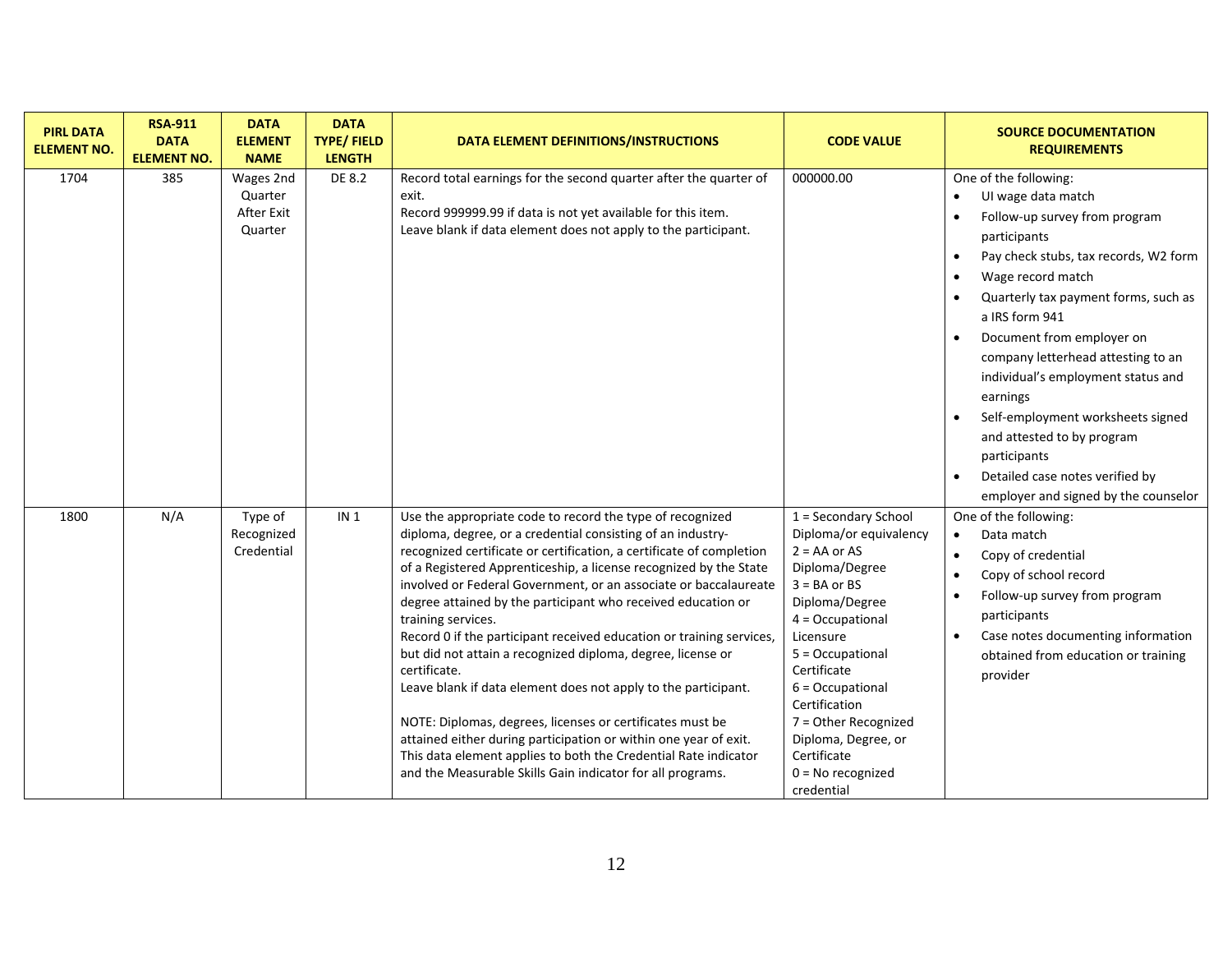| <b>PIRL DATA</b><br><b>ELEMENT NO.</b> | <b>RSA-911</b><br><b>DATA</b><br><b>ELEMENT NO.</b> | <b>DATA</b><br><b>ELEMENT</b><br><b>NAME</b>                                                             | <b>DATA</b><br><b>TYPE/FIELD</b><br><b>LENGTH</b> | DATA ELEMENT DEFINITIONS/INSTRUCTIONS                                                                                                                                                                                                                                                                                                                                                                                                                                                                                                                                                                                                                                                                                                                                                                             | <b>CODE VALUE</b> | <b>SOURCE DOCUMENTATION</b><br><b>REQUIREMENTS</b>                                                                                                                                                                                                                                                                                                                          |
|----------------------------------------|-----------------------------------------------------|----------------------------------------------------------------------------------------------------------|---------------------------------------------------|-------------------------------------------------------------------------------------------------------------------------------------------------------------------------------------------------------------------------------------------------------------------------------------------------------------------------------------------------------------------------------------------------------------------------------------------------------------------------------------------------------------------------------------------------------------------------------------------------------------------------------------------------------------------------------------------------------------------------------------------------------------------------------------------------------------------|-------------------|-----------------------------------------------------------------------------------------------------------------------------------------------------------------------------------------------------------------------------------------------------------------------------------------------------------------------------------------------------------------------------|
| 1801                                   | **87, 88, 89,<br>90, 93, 94, 95                     | Date<br>Attained<br>Recognized<br>Credential                                                             | DT8                                               | Record the date on which the participant attained a recognized<br>credential.<br>Leave blank if the participant did not attain a degree or<br>certificate.                                                                                                                                                                                                                                                                                                                                                                                                                                                                                                                                                                                                                                                        | YYYYMMDD          | One of the following:<br>Data match<br>$\bullet$<br>Copy of credential<br>Copy of school record<br>Follow-up survey from program<br>participants<br>Case notes documenting information<br>$\bullet$<br>obtained from education or training<br>provider<br>**For RSA-911 purposes, documentation is<br>required for credentials earned after<br>program participation begins |
| 1806                                   | 343                                                 | Date of<br>Most<br>Recent<br>Measurabl<br>e Skill<br>Gains:<br>Educational<br>Functioning<br>Level (EFL) | DT8                                               | Record the most recent date on which the participant who<br>received instruction below the postsecondary education level<br>achieved at least one EFL. EFL gain may be documented in one<br>of three ways: 1) by comparing a participant's initial EFL as<br>measured by a pre-test with the participant's EFL as measured by<br>a participant's post-test; or 2) for States that offer secondary<br>school programs that lead to a secondary school diploma or its<br>recognized equivalent, an EFL gain may be measured through the<br>awarding of credits or Carnegie units; or 3) States may report an<br>EFL gain for participants who exit the program and enroll in<br>postsecondary education or training during the program year.<br>Leave blank if this data element does not apply to the participant. | YYYYMMDD          | One of the following:<br>Pre- and post-test results measuring<br>EFL gain<br>Adult High School transcript showing<br>EFL gain through the awarding of<br>credits or Carnegie units<br>Postsecondary education or training<br>$\bullet$<br>enrollment determined through data<br>match, survey documentation, or<br>program notes.                                           |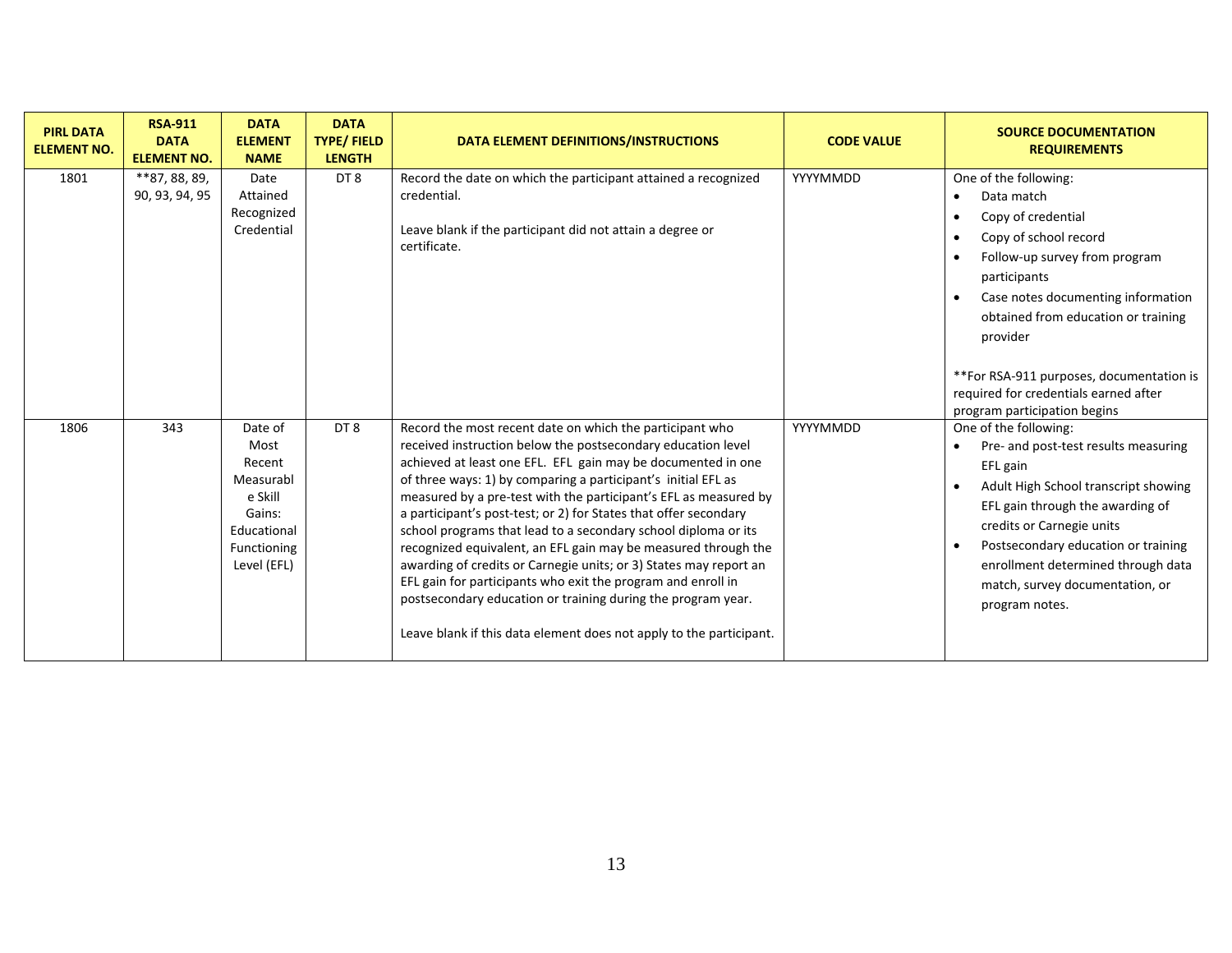| <b>PIRL DATA</b><br><b>ELEMENT NO.</b> | <b>RSA-911</b><br><b>DATA</b><br><b>ELEMENT NO.</b> | <b>DATA</b><br><b>ELEMENT</b><br><b>NAME</b>                                                                      | <b>DATA</b><br><b>TYPE/FIELD</b><br><b>LENGTH</b> | DATA ELEMENT DEFINITIONS/INSTRUCTIONS                                                                                                                                                                                                                                                                                                                                                                                                                                | <b>CODE VALUE</b> | <b>SOURCE DOCUMENTATION</b><br><b>REQUIREMENTS</b>                                                                                                      |
|----------------------------------------|-----------------------------------------------------|-------------------------------------------------------------------------------------------------------------------|---------------------------------------------------|----------------------------------------------------------------------------------------------------------------------------------------------------------------------------------------------------------------------------------------------------------------------------------------------------------------------------------------------------------------------------------------------------------------------------------------------------------------------|-------------------|---------------------------------------------------------------------------------------------------------------------------------------------------------|
| 1807                                   | 345                                                 | Date of<br>Most<br>Recent<br>Measurabl<br>e Skill<br>Gains:<br>Postsecond<br>ary<br>Transcript/<br>Report<br>Card | DT <sub>8</sub>                                   | Record the most recent date of the participant's transcript or<br>report card for postsecondary education who complete a<br>minimum of 12 hours per semester, or for part time students a<br>total of at least 12 credit hours over the course of two completed<br>consecutive semesters during the program year, that shows a<br>participant is meeting the State unit's academic standards.<br>Leave blank if this data element does not apply to the participant. | YYYYMMDD          | One of the following:<br>Transcript<br>$\bullet$<br>Report card<br>$\bullet$                                                                            |
| 1808                                   | 344                                                 | Date of<br>Most<br>Recent<br>Measurabl<br>e Skill<br>Gains:<br>Secondary<br>Transcript/<br>Report<br>Card         | DT8                                               | Record the most recent date of the participant's transcript or<br>report card for secondary education for one semester showing<br>that the participant is meeting the State unit's academic<br>standards.<br>Leave blank if this data element does not apply to the participant.                                                                                                                                                                                     | YYYYMMDD          | One of the following:<br>Transcript<br>$\bullet$<br>Report card<br>$\bullet$                                                                            |
| 1809                                   | 346                                                 | Date of<br>Most<br>Recent<br>Measurabl<br>e Skill<br>Gains:<br><b>Training</b><br>Milestone                       | DT8                                               | Record the most recent date that the participant had a<br>satisfactory or better progress report towards established<br>milestones from an employer/training provider who is providing<br>training (e.g., completion of on-the-job training (OJT), completion<br>of one year of a registered apprenticeship program, etc.).<br>Leave blank if this data element does not apply to the participant.                                                                   | YYYYMMDD          | One of the following:<br>OJT or Registered Apprenticeship<br>$\bullet$<br>Contract and/or evaluation from<br>$\bullet$<br>employer or training provider |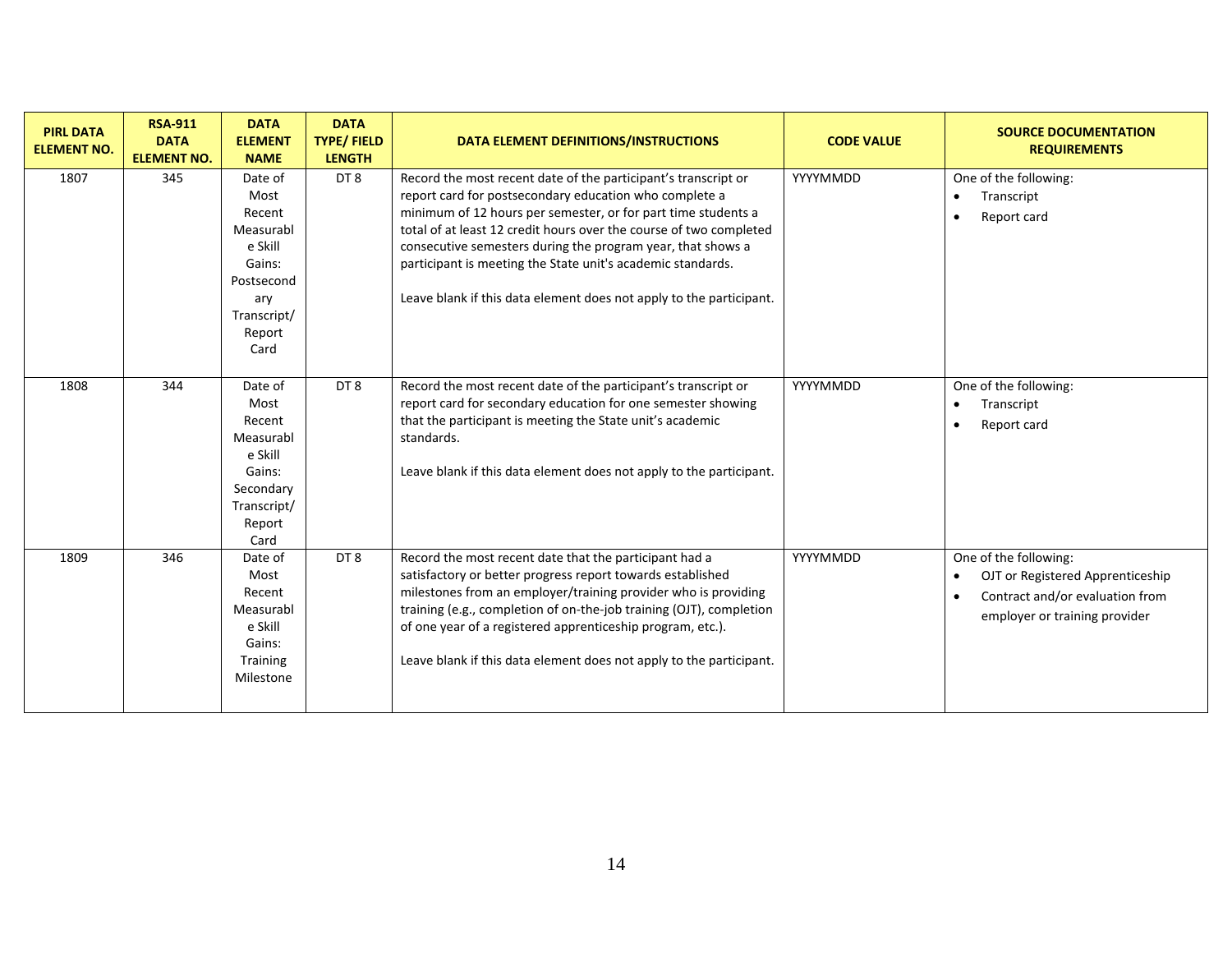| <b>PIRL DATA</b><br><b>ELEMENT NO.</b> | <b>RSA-911</b><br><b>DATA</b><br><b>ELEMENT NO.</b> | <b>DATA</b><br><b>ELEMENT</b><br><b>NAME</b>                                                                                                                                                        | <b>DATA</b><br><b>TYPE/FIELD</b><br><b>LENGTH</b> | <b>DATA ELEMENT DEFINITIONS/INSTRUCTIONS</b>                                                                                                                                                                                                                                                                                                                                                                                                                                                                                                                                                                                                                                                                                                                                                                                                                                                                                                                                                                                                                                                                                                                               | <b>CODE VALUE</b> | <b>SOURCE DOCUMENTATION</b><br><b>REQUIREMENTS</b>                                                                                                                                                                                                                                                                                                                        |
|----------------------------------------|-----------------------------------------------------|-----------------------------------------------------------------------------------------------------------------------------------------------------------------------------------------------------|---------------------------------------------------|----------------------------------------------------------------------------------------------------------------------------------------------------------------------------------------------------------------------------------------------------------------------------------------------------------------------------------------------------------------------------------------------------------------------------------------------------------------------------------------------------------------------------------------------------------------------------------------------------------------------------------------------------------------------------------------------------------------------------------------------------------------------------------------------------------------------------------------------------------------------------------------------------------------------------------------------------------------------------------------------------------------------------------------------------------------------------------------------------------------------------------------------------------------------------|-------------------|---------------------------------------------------------------------------------------------------------------------------------------------------------------------------------------------------------------------------------------------------------------------------------------------------------------------------------------------------------------------------|
| 1810                                   | 347                                                 | Date of<br>Most<br>Recent<br>Measurabl<br>e Skill<br>Gains: Skills<br>Progression                                                                                                                   | DT <sub>8</sub>                                   | Record the most recent date the participant successfully passed<br>an exam that is required for a particular occupation, or progress<br>in attaining technical or occupational skills as evidenced by trade-<br>related benchmarks such as knowledge-based exams.<br>Leave blank if this data element does not apply to the participant.                                                                                                                                                                                                                                                                                                                                                                                                                                                                                                                                                                                                                                                                                                                                                                                                                                   | YYYYMMDD          | One of the following:<br>Results of knowledge-based exam or<br>certification of completion.<br>Documentation demonstrating<br>progress in attaining technical or<br>occupational skills<br>Documentation from training<br>provider or employer<br>Copy of a credential that is required<br>for a particular occupation and only is<br>earned after the passage of an exam |
| 1811                                   | 85                                                  | Date<br>Enrolled<br>During<br>Program<br>Participatio<br>n in an<br>Education<br>or Training<br>Program<br>Leading to<br>a<br>Recognized<br>Postsecond<br>ary<br>Credential<br>or<br>Employme<br>nt | DT <sub>8</sub>                                   | Record the date the participant was enrolled during program<br>participation in an education or training program that leads to a<br>recognized postsecondary credential, including a secondary<br>education program, or training program that leads to<br>employment as defined by the core program in which the<br>participant participates. States may use this coding value if the<br>participant was either already enrolled in education or training at<br>the time of program entry or became enrolled in education or<br>training at any point while participating in the program. If the<br>participant was enrolled in postsecondary education at program<br>entry, the date in this field should be the date of Program Entry.<br>This includes, but is not limited to, participation in Job Corps or<br>YouthBuild or Adult Education or secondary education programs.<br>Leave blank if the data element does not apply to the participant.<br>NOTE: This data element applies to the Measurable Skill Gains<br>Indicator, and specifically will be utilized to calculate the<br>denominator. It encompasses all education and training program<br>enrollment. | YYYYMMDD          | One of the following:<br>Copy of enrollment record<br>File documentation with notes from<br>program staff<br>School records<br>Transcript or report card<br>Data match with postsecondary data<br>system                                                                                                                                                                  |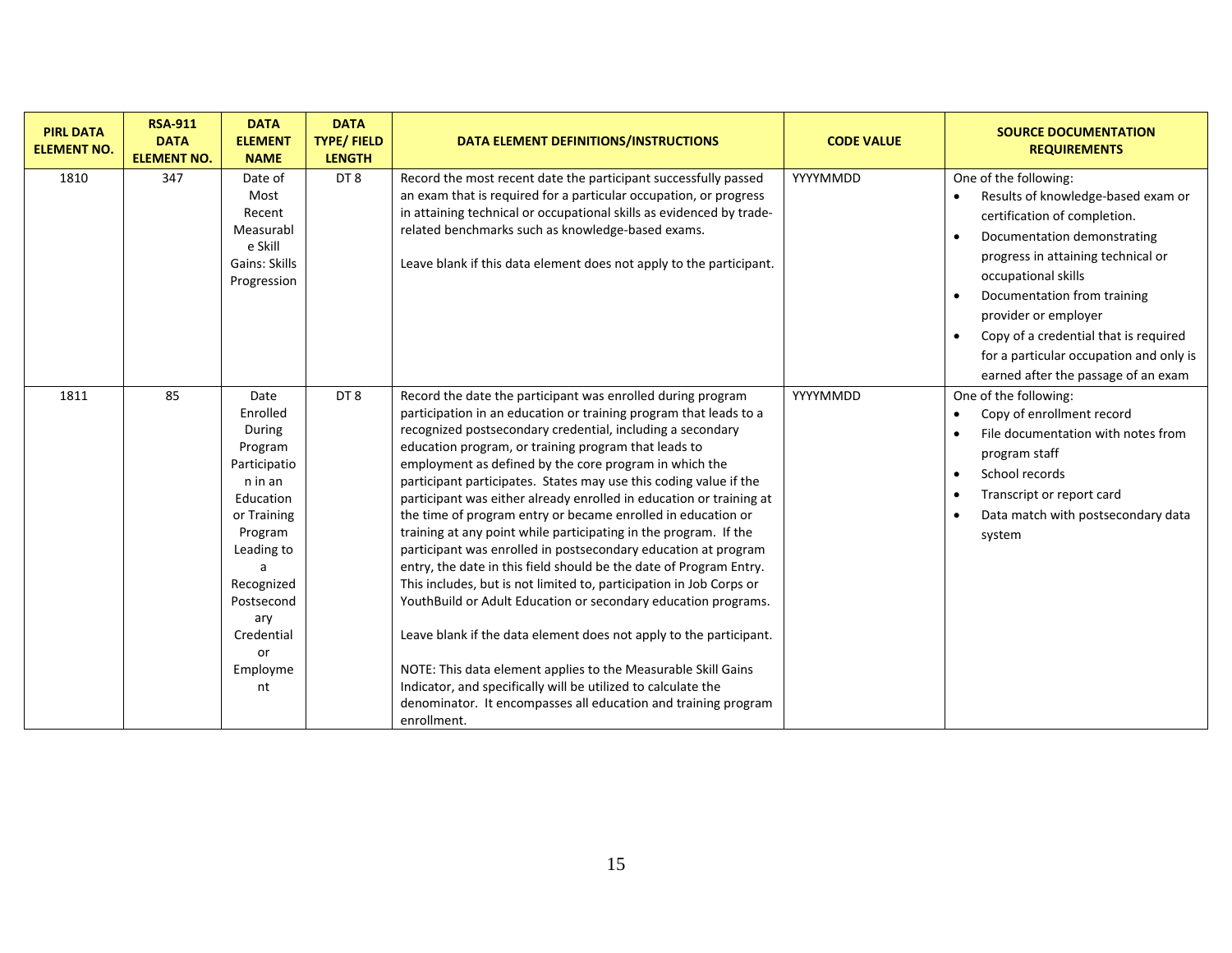| <b>PIRL DATA</b><br><b>ELEMENT NO.</b> | <b>RSA-911</b><br><b>DATA</b><br><b>ELEMENT NO.</b> | <b>DATA</b><br><b>ELEMENT</b><br><b>NAME</b>   | <b>DATA</b><br><b>TYPE/FIELD</b><br><b>LENGTH</b> | DATA ELEMENT DEFINITIONS/INSTRUCTIONS                                                                                                                                                                                                                                                                                                | <b>CODE VALUE</b>                                                                                                        | <b>SOURCE DOCUMENTATION</b><br><b>REQUIREMENTS</b>                                                                                                                                                                                                             |
|----------------------------------------|-----------------------------------------------------|------------------------------------------------|---------------------------------------------------|--------------------------------------------------------------------------------------------------------------------------------------------------------------------------------------------------------------------------------------------------------------------------------------------------------------------------------------|--------------------------------------------------------------------------------------------------------------------------|----------------------------------------------------------------------------------------------------------------------------------------------------------------------------------------------------------------------------------------------------------------|
| 1900                                   |                                                     | Youth 2nd<br>Quarter<br>Placement<br>(Title I) | IN <sub>1</sub>                                   | Record 1 if the participant is enrolled in occupational skills<br>training (including advanced training).<br>Record 2 if the participant is enrolled in postsecondary education.<br>Record 3 if the participant is enrolled in secondary education.<br>Record 0 if the participant was not placed in any of the above<br>conditions. | 1 = Occupational Skills<br>Training<br>$2 = Postsecondary$<br>Education<br>3 = Secondary Education<br>$0 = No$ placement | One of the following:<br>Cross-match with other agencies<br>Copy of enrollment record<br>File documentation with notes from<br>program staff<br>School records<br>$\bullet$<br>Transcript or report card<br>Vendor/training provider training<br>documentation |
| 1901                                   |                                                     | Youth 4th<br>Quarter<br>Placement<br>(Title I) | IN <sub>1</sub>                                   | Record 1 if the participant is enrolled in occupational skills<br>training (including advanced training).<br>Record 2 if the participant is enrolled in postsecondary education.<br>Record 3 if the participant is enrolled in secondary education.<br>Record 0 if the participant was not placed in any of the above<br>conditions. | 1 = Occupational Skills<br>Training<br>$2 = Postsecondary$<br>Education<br>3 = Secondary Education<br>$0 = No$ placement | One of the following:<br>Cross-match with other agencies<br>Copy of enrollment record<br>File documentation with notes from<br>program staff<br>School records<br>Transcript or report card<br>Vendor/training provider training<br>documentation              |